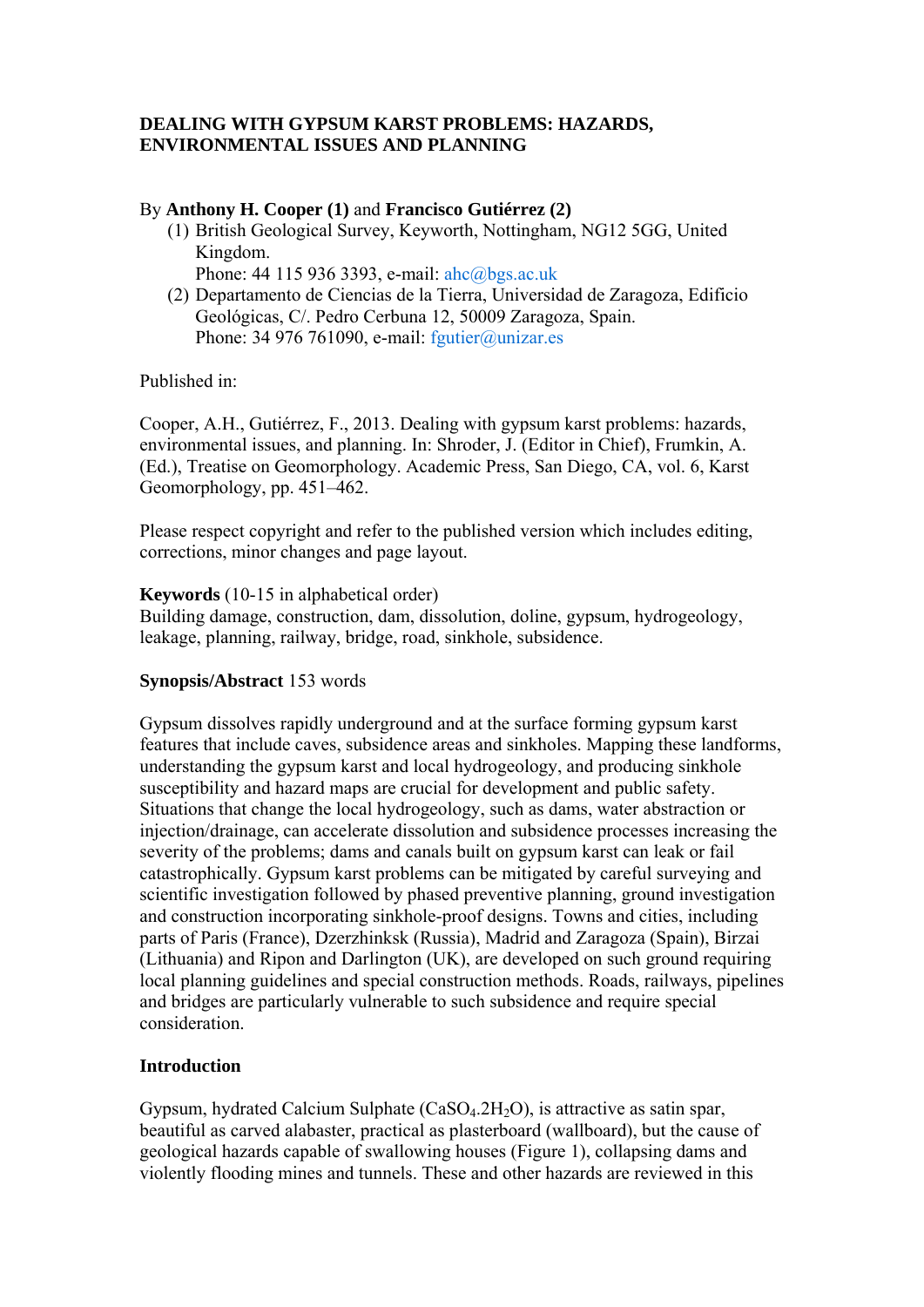chapter with some of the measures that can be used to mitigate them. Gypsum karst poses problems of subsidence to construction and development. However, with appropriate geomorphological mapping, investigation and hazard avoidance, allied with careful planning, many areas can be successfully developed.

### **DEALING WITH DISSOLUTION AND SUBSIDENCE HAZARDS**

### **The main types of hazards**

Because of its high solubility  $(2.531 \text{ g/l at } 20^{\circ}\text{C}$  in distilled water: Klimchouk, 1996) and rapid dissolution rate, karst developed in gypsum can evolve on a rapid timescale. Laboratory and field measurements, summarized by James (1992 p174), indicate that fresh water flowing at 1 meter a second can dissolve 1.7 meters of gypsum in a year; a maximum figure of 1.8 meters a year with extremely fast water flow is given by Dreybrodt (2004). Underground, lower dissolution rates of 0.001 to 0.025 meters a year produced by calcium sulfate-rich water are not unusual (Klimchouk, 1996; Klimchouk et al., 1996). Where saline water is present the solubility of gypsum may increase by up 4 times. In this situation, or where turbulent flow of fresh water enters the underground gypsum karst, greatly enhanced rates of rock removal can occur. In addition to dissolution, hydrological changes in the system such as the lowering of the water table may accelerate the internal erosion of cavity fills and deposits mantling the karst. Where this occurs it can lead to rapidly evolving gypsum karst and a surface scenario of continuing sinkhole formation. The sinkholes form across the wide spectrum of styles described by Gutiérrez et al. (2008a) and summarized by Gutiérrez and Cooper (this volume). The subsidence processes range from gentle sagging to sudden collapse that can cause severe damage to buildings and infrastructure (Gutiérrez et al., 2008b).

# **Cities and towns**

Many cities and towns are partly or wholly underlain by gypsum including Paris (France), Dzerzhinksk (Russia), Zaragoza, Calatayud and the outskirts of Madrid (Spain), Birzai and Pasvalys (Lithuania), Ripon and Darlington (UK). In all these places, and many more, the soluble and unstable bedrock is a geological hazard that poses a problem for planning and construction.

Paris gives its name to plaster of Paris, made from gypsum mined and processed there for centuries. However, in addition to extensive problems related to underground mining, Paris also has natural gypsum karst that has resulted in collapses and the destruction of property (Soyer, 1961; Arnould, 1970; Toulemont, 1984). Within the Paris Basin the geological setting encountered is a gentle syncline where groundwater flows through the Middle Eocene (Lutetian) gypsum towards the River Seine. Gypsum karstification and collapses tend to occur in areas where high groundwater gradients and the presence of gypsum of the Brackish Marl and Limestone coincide, but the subsidence hazard is reduced in areas of thick overburden (Thierry et al., 2009).

The city of Zaragoza in Spain has a population of about 700,000 people, making it one of the largest urban areas affected by gypsum and other evaporite dissolution problems (Gutiérrez et al., 2007, 2008c; Galve et al., 2009a). Sinkholes here are a major constraint on development; they have collapsed buildings, affected roads, and caused the derailment of a train. Nearby, numerous buildings including historical monuments in the small town of Calatayud (Figures 2 and 3) have been severely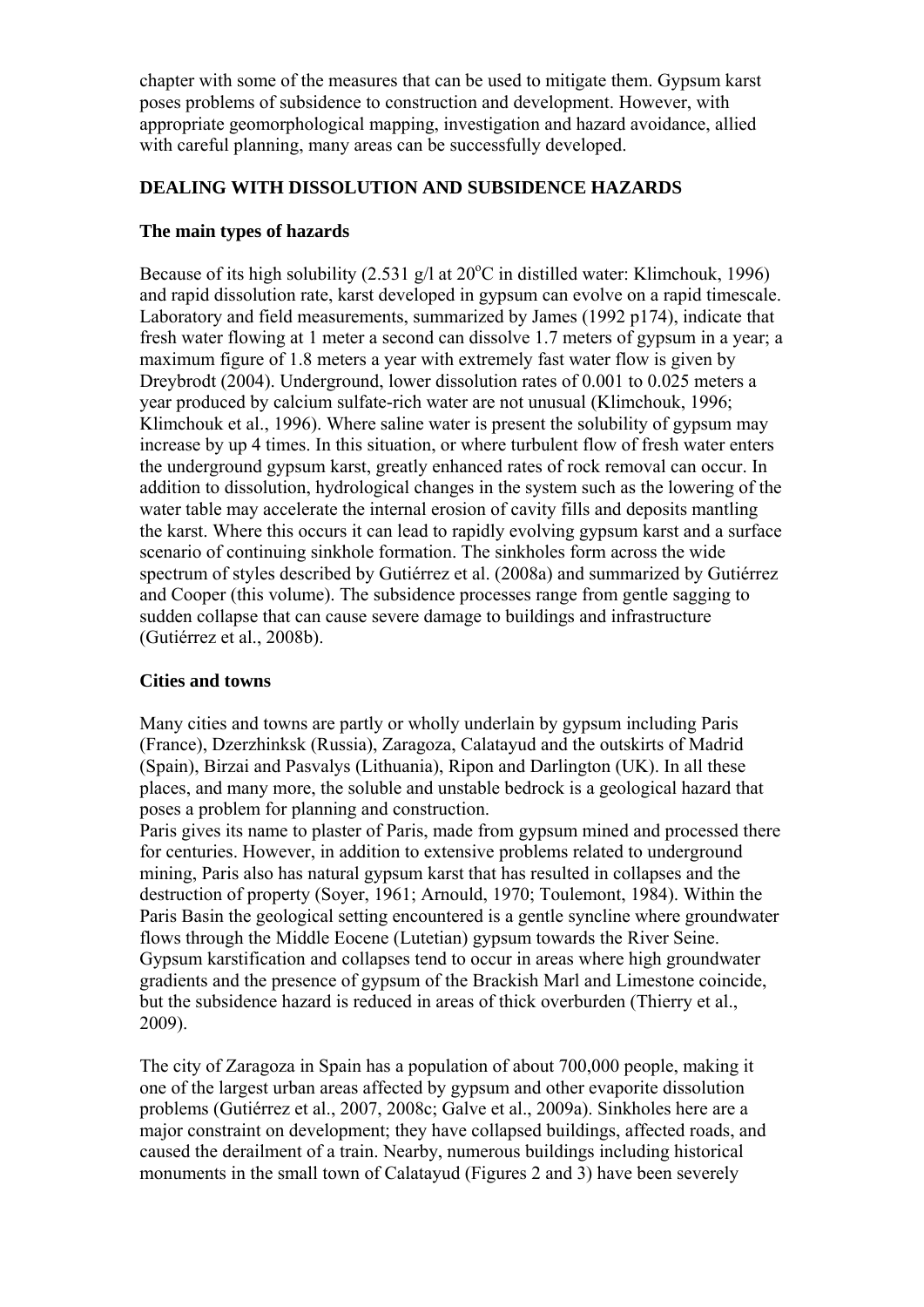affected by subsidence (Gutiérrez and Cooper, 2002). Here, in 2003, a collapse sinkhole occurred causing the demolition of a five-storey building and direct losses of around 5 million euros (Gutiérrez et al., 2008c). Parts of the Madrid metropolitan area are also underlain by gypsiferous and other evaporitic rocks causing stability problems in buildings and infrastructure (Gutiérrez et al., 2008c).

Karstified gypsum is widespread in the United States, but to our knowledge it has only caused problems in small developments and towns (Johnson, 2003). In the Dzerzhinksk area of Russia the Permian sequence includes karstified gypsum that results in severe subsidence problems that have affected more than 250,000 people and a major industrial center (Reuter et al., 1990; Tolmachev et al., 2003; Koutepov et al., 2008). In the Biržai – Pasvalys area of Lithuania, the karstic collapse is commonly aggravated by groundwater abstraction from the gypsiferous sequence (Paukstys et al., 1999; Satkunas et al., 2007). Mosul in Iraq has suffered accelerated subsidence due to increasing water use and the drainage from septic tanks infiltrating into the gypsum karst (Jassim et al., 1997). There are extensive evaporite and gypsum sabkha deposits in the Middle East and karst hazards affect many of the new development areas including parts of Saudi Arabia, the United Arab Emirates and Quatar (Abdulali and Sobhi, 2002).

To manage gypsum karst problems affecting urban areas it is important to understand the bedrock geology, superficial geology, geomorphology, hydrogeology and the way they interact to produce karst features (Figure 4 sections A and B). These features can be mapped producing an inventory of items such as dolines, evidence of subsidence and building damage (Gutiérrez and Cooper, 2002; Nisio et al., 2007; Farrant and Cooper 2008; Cooper, 2008a and b; Galve et al., 2009a). Analysis of the spatial and temporal distribution of the features and the controlling factors can then permit the designation of planning control areas (Figure 5). The Ripon area in the UK, for example, is zoned on the basis of the distribution of subsidence features, the up-dip limit (Figure 4, section A, west side) of the gypsum and the down-dip transition from gypsum to anhydrite (Figure 5, contact between zones C and B; Thompson et al., 1998; Paukštys et al., 1999). Where good datasets are available, independently tested susceptibility models based on statistical analysis, the density of sinkholes or the proximity of each point to the existing sinkholes permits more precise and objective delineation of the subsidence-prone and safe zones (Galve et al., 2008, 2009b).

# **Dams, canals and pipelines**

Dams are costly structures whose failure can lead to disaster, large scale mortality and financial liability. In 1926 the collapse of the St Francis Dam, California was partly attributed to dissolution of gypsum veins beneath the dam foundations (Ransome, 1928; James, 1992); more than 400 people were killed and damage cost millions of dollars. The Quail Creek Dam, Utah, constructed in 1984 failed in 1989, the underlying cause being the unappreciated existence and consequent enlargement of cavities in the gypsum rocks beneath its foundations (Johnson, 2008).

Water leakage from reservoirs through ponors, sinkholes and karst conduits can lead to costly inefficiency, or even project abandonment. The unnaturally high hydraulic gradients induced by the impounded water may flush out of the sediment that blocks karst conduits. It can also produce the rapid dissolutional enlargement of discontinuities, which can quickly reach break-through dimensions with turbulent flow. These processes may significantly increase the hydraulic permeability of the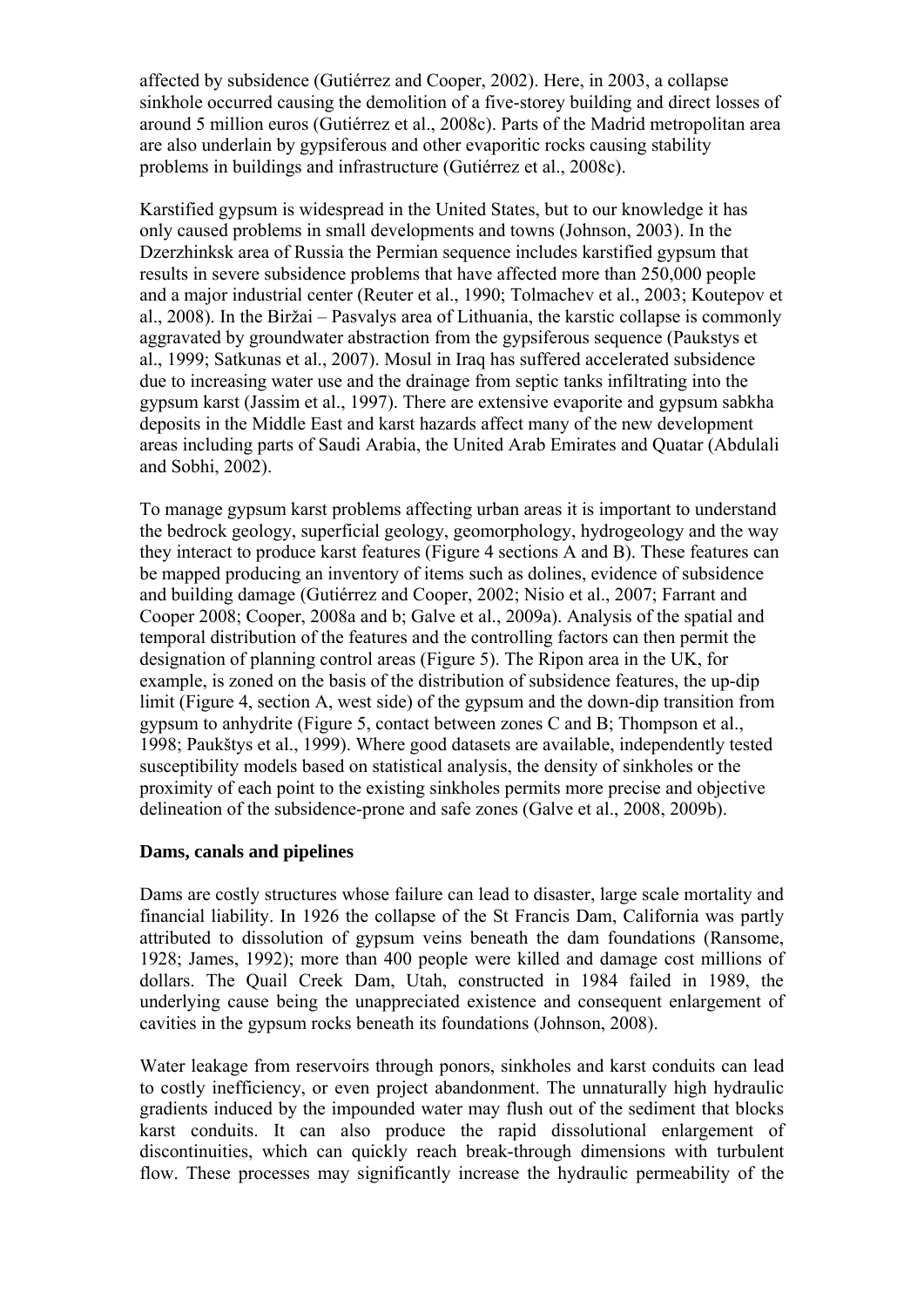dam foundation on an engineering time scale (Milanovic, 2000; Romanov et al., 2003).

Numerous dams in the USA either have gypsum karst problems, or have encountered gypsum-related difficulties during construction. They include the San Fernando, Dry Canyon, Buena Vista, Olive Hills and Castaic dams in California; the Hondo, Macmillan and Avalon dams in New Mexico; Sandford Dam in Texas; Red Rock Dam in Iowa; Fontanelle Dam in Oklahoma; Horsetooth Dam and Carter Dam in Colorado and the Moses Saunders Tower Dam in New York State (Brune, 1965; James, 1992; Johnson, 2008). Up to 13,000 tonnes of mainly gypsum and anhydrite were dissolved from beneath a dam in the Middle East in only six months causing concerns about the dam stability (Guzina et al., 1991). In China, leaking dams and reservoirs on gypsum include the Huoshipo Dam (Lu and Cooper, 1997) and others in the same area. The Bratsk Dam in eastern Siberia is leaking (Eraso et al., 1995) and in Tajikistan the dam for the Nizhne-Kafirnigansk hydroelectric scheme was designed to cope with active gypsum dissolution occurring below the grout curtain (Lebdev, 1997). Gypsum karst in the foundation trenches of the Casa de Piedra Dam, Argentina and El Isiro Dam in Venezuela, caused difficult construction conditions and required design modifications (Marriotti et al., 1990; James, 1992).

The difficulties of building hydraulic structures on soluble rocks are re-iterated by Brune (1965), James and Lupton (1978), James and Kirkpatrick (1980), James (1992) and Milanovic (2000). Milanovic (2000) provides a thorough review of the strategies that can be applied to reduce water losses from reservoirs, either by preventing infiltration or sealing underground karst conduits. Dissolution beneath damsites has been modeled allowing prediction of performance to be calculated (Romanov et al., 2003). Gypsum dissolution at the Hessigheim Dam on the River Neckar in Germany has caused settlement problems with sinkholes nearby (Wittke and Hermening, 1997). Site investigation showed cavities up to several meters high and grouting from 1986 to 1994 used 10,600 tonnes of cement. The expected life of the dam is only 30-40 years with continuing grouting required to keep it serviceable. Grouting costs can be very high and may approach 15 or 20% of the dam cost reaching US\$ 100 million in some cases (Merritt, 1995). In karstified limestones grouting is difficult, yet in gypsum it is even more difficult due to the rapid dissolution rate of the gypsum. Grouting may also alter the underground flow routes translating and focusing the problems to nearby areas. In the Perm area of Russia, gypsum karst beneath the Karm hydroelectric power station dam has been successfully grouted using an oxaloaluminosilicate gel that hardens the grout, but also coats the gypsum slowing its dissolution (Maximovich, 2006). The Mont Cenis Dam, in the French Alps, is not itself affected by the dissolution of gypsum. However, the reservoir is leaking and photogrammetric study of the reservoir slopes showed doline activity over gypsum and subsidence in the adjacent land (Deletie et al., 1990).

Canals that leak, in gypsum karst areas, can trigger subsidence, which can be severe enough to cause failure. In Spain, the Imperial Canal in the Ebro valley (Gutiérrez et al., 2007), and several canals in the Cinca and Noguera Ribagorzana valleys (Lucha et al., 2008), which irrigate parts of the Ebro basin, have on numerous occasions failed in this way. Similarly, canals in Syria have suffered from gypsum dissolution and collapse of soils into karstic cavities (Swan, 1978). Canals excavated in the ground may also alter the groundwater flow accelerating internal erosion, dissolution processes and collapse of cover materials. In the Lesina Lagoon, Italy, a canal was excavated to improve the water exchange between the sea and the lagoon. It was cut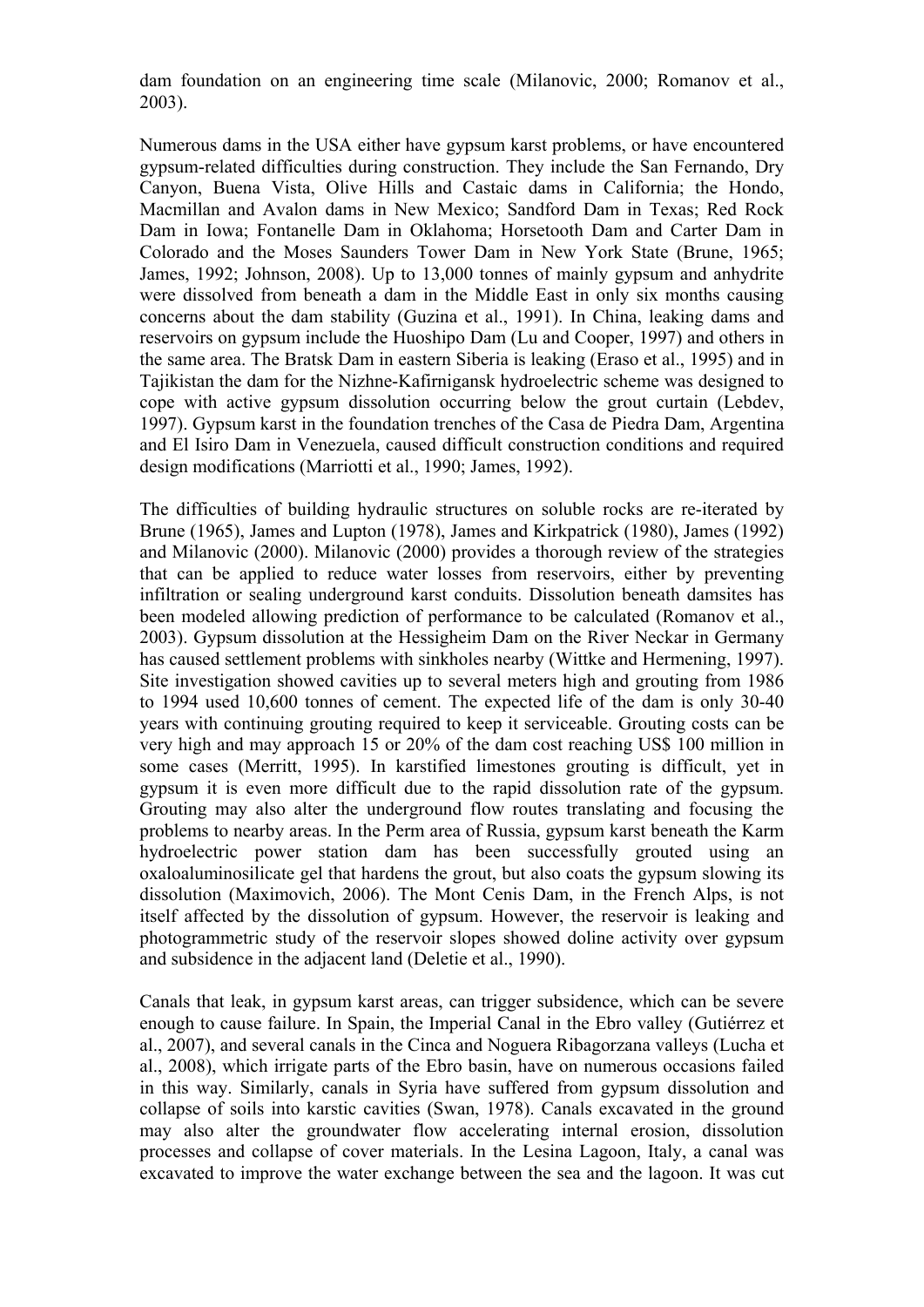through loose sandy deposits and highly cavernous gypsum bedrock, but has created a new base level distorting the groundwater flow. The canal has caused the rapid downward migration of the cover material into pre-existing conduits producing a large number of sinkholes that threaten an adjacent residential area (Fidelibus et al., 2009).

Pipelines constructed across karst areas are potential pollution sources and some may pose explosion hazards. The utilization of geomorphological maps depicting the karst and subsidence features allied with GIS and karst databases help with the routing and management of these structures (Gibson et al., 2005). In some circumstances leaking water supply pipelines can trigger severe karstic collapse events similar to those recorded by McDowell (2005). Where hazards are identified, such as a major oil and gas pipeline crossing the Sivas gypsum karst in Turkey, the maximum size of an anticipated collapse can be determined and the pipeline strength increased to cope with the problems (Waltham, 2008).

#### **Water and drainage**

#### *Drinking water*

Surface and underground water in gypsum karst areas may contain large amounts of dissolved calcium sulfate (Klimchouk and Andrejchuk, 1996); this can reach in excess of 2400 Mg/l. The World Health Organization (2008) suggests concentrations of no more than  $250$  Mg/l of  $SO_4$  for potable water and indicates that health authorities should be informed if it is greater than 500 Mg/l; though for animals much higher concentrations are permissible. Despite being of poor quality, waters from gypsum karst may locally be the only potable supplies. This is the situation in the Birzai area of Lithuania, where water with very high sulfate concentrations (up to 1655 Mg/l) is found in the local aquifer, though water with much lower levels are used for the potable supply (Paukštys and Velo, 1998; Paukštys et al., 1999). The natural dissolution of gypsum by groundwater can also lead to increased levels of dissolved solids in water courses and reservoirs. Large-scale groundwater abstraction from gypsum karst for water supply from one borehole in the UK effectively removed 200 cubic meters of dissolved gypsum per year from beneath Ripon (Cooper, 1988). Not all gypsiferous groundwater is problematical as it is naturally 'Burtonised' (Cooper, 1988), a process of using naturally sulfate-rich water (originally in Burton upon Trent) for brewing beer (or adding gypsum to water – 400 Mg/l for bitter, 100 Mg/l for porter) to give it a bitter taste – hence the name of English beer – "bitter".

In gypsum karst areas, the number of sinkholes connecting the surface directly to the aquifers gives a measure of the vulnerability of the aquifer to pollution (Figure 6). Consequently, the gypsum karst areas of Lithuania are zoned by way of the number of sinkholes with the strictest agricultural controls implemented in the most sinkholeprone areas. The controls include 'organic' agriculture, restrictions on the use of fertilizers and the construction of earth barriers and exclusion zones around sinkholes; these regulations are locally controlled by the Tatula Board (Paukštys et al., 1999).

#### *Water abstraction, dewatering and irrigation.*

In common with all karstic areas, gypsum karst is also prone to subsidence induced by fluctuations in the local groundwater levels. These can be changed dramatically by groundwater abstraction and local groundwater recharge, both of which can cause subsidence. Consequently, the effective management of karstic aquifers should also try to control the rapidity and amount of the fluctuations in the piezometric surface.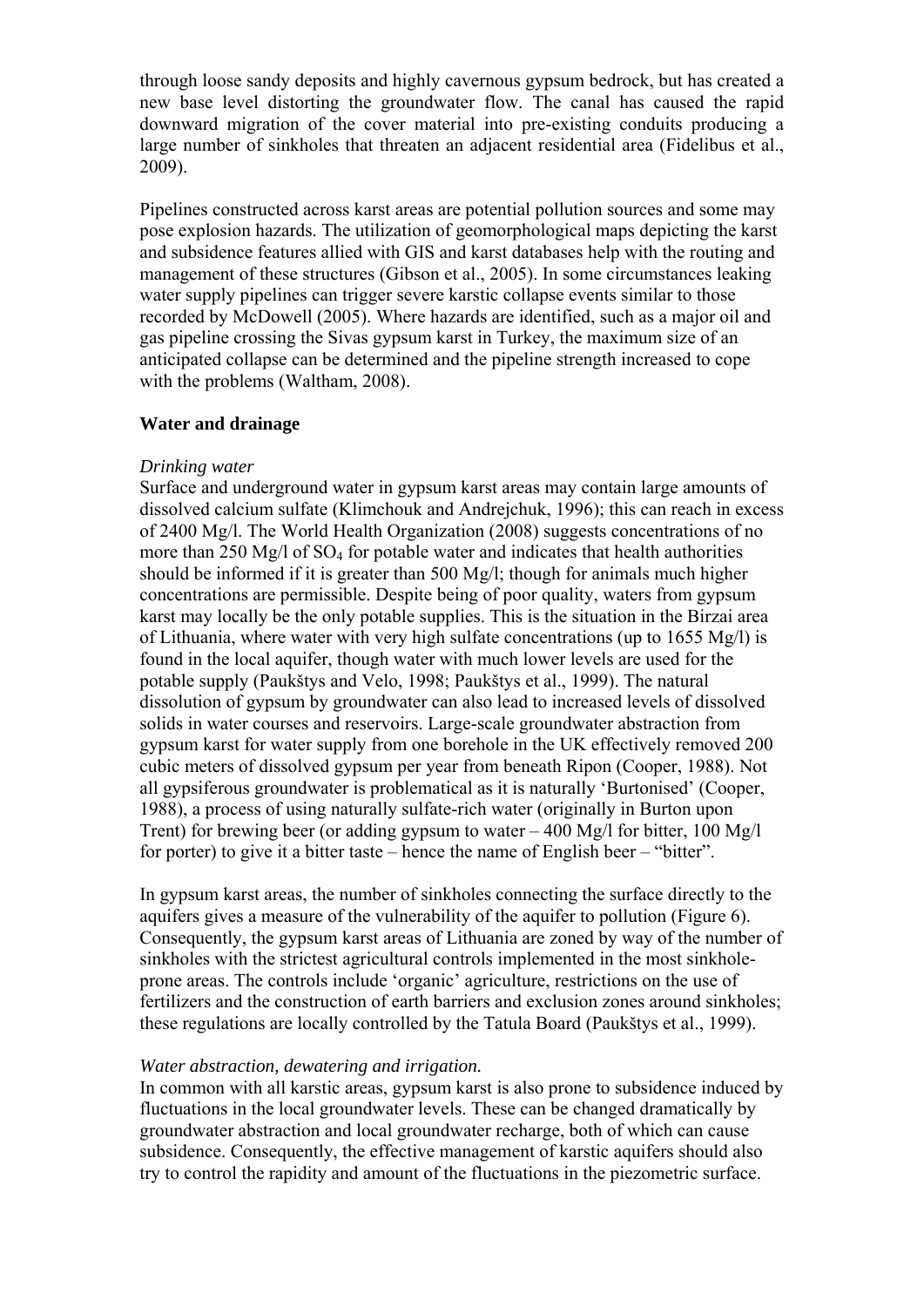Large-scale abstraction for industry or irrigation can cause subsidence. Irrigation of fields is also proven to cause an increase in subsidence features in geologically susceptible areas such as zones irrigated by sheet-flooding from ditches in the Ebro valley, Spain (Gutiérrez et al., 2007). Local injection of water into the ground should also be avoided on karstic areas as point recharge can cause internal erosion of detrital material through underground cavities and the failure of cavity roofs; this is the sort of anthropogenic trigger that has caused subsidence in Mosul city, Iraq (Jassim et al., 1997). Because of the subsidence risk, natural urban drainage (or sustainable urban drainage – SUDS- Woods-Ballard et al. 2007) should not generally be encouraged on karstic rocks and drainage should be routed away from buildings and the sides of roads.

### *Mining*

Mining in gypsum karst can be difficult; cavities complicate the excavations and reduce the productivity, while phreatic conduits filled with sediment or water under pressure can cause dangerous inrushes and mine flooding (Milanovic, 2000; Sharpe, 2003; Bonetto et al., 2008; Wang et al., 2008). Underground flood events are commonly accompanied by sharp drops in the local piezometric level, the development of sinkholes and the eventual disruption of the surface drainage. In 2006 the Nanjing Gypsum Mine in China broke into a phreatic cavity, flooding the entire mine in about three days. The groundwater level in a deep well at Huashu village dropped 90 m, disrupting the water supply; ground subsidence cracked numerous roads and buildings (Wang et al., 2008). For safe mining, dewatering of the mine area is a prudent step, but like groundwater pumping, it can trigger subsidence and accelerate dissolution. In the Ukraine, dewatering of gypsum karst associated with sulfur mining has increased the rate of dissolved gypsum removal by a factor of 80 times and favored the occurrence of sinkholes (Sprynskyy et al., 2009). In China, coal mining is affected by palaeo-karst collapse pillars (breccia pipes) which have propagated upwards from cavities in the underlying Ordovician gypsum and limestone (Lu and Cooper, 1997; He et al., 2009). Some of the breccia pipes have penetrated hundreds of meters though the coal sequence, posing a hazard of unpredictable sediment-laden water inrushes. Between 1975 and 2005, over 50 mines were flooded and three mining disasters occurred, however, the risks are reduced by drilling ahead of the advancing excavations and grouting (Li and Zhou, 1999; Lu and Cooper, 1997;Yin and Zhang, 2005; He et al., 2009).

### **Surveying, sinkhole susceptibility, GIS and planning**

Geomorphological and geological surveying is required to identify the subsidence features that constitute the basis for making sinkhole susceptibility and hazard maps. Multiple tools can be used to produce the best possible cartographic sinkhole inventory. Historical maps and multiple temporally-spaced sets of monoscopic or stereoscopic aerial photographs are essential starting points for a survey. These can be complemented by multispectral scanning (Cooper, 1989) and geodetic techniques like LiDAR (Light Detection and Ranging) surveys or radar interferometry from aircraft or satellite (DInSAR - Castañeda et al., 2009). Field surveying is indispensable and verbal information from farmers, residents and local government officials can add considerably to the data on subsidence features. A complete karst inventory including subsidence features gives an indication of the spatial distribution and severity of the problem (Cooper, 1998; Galve et al., 2009a). This type of information can then be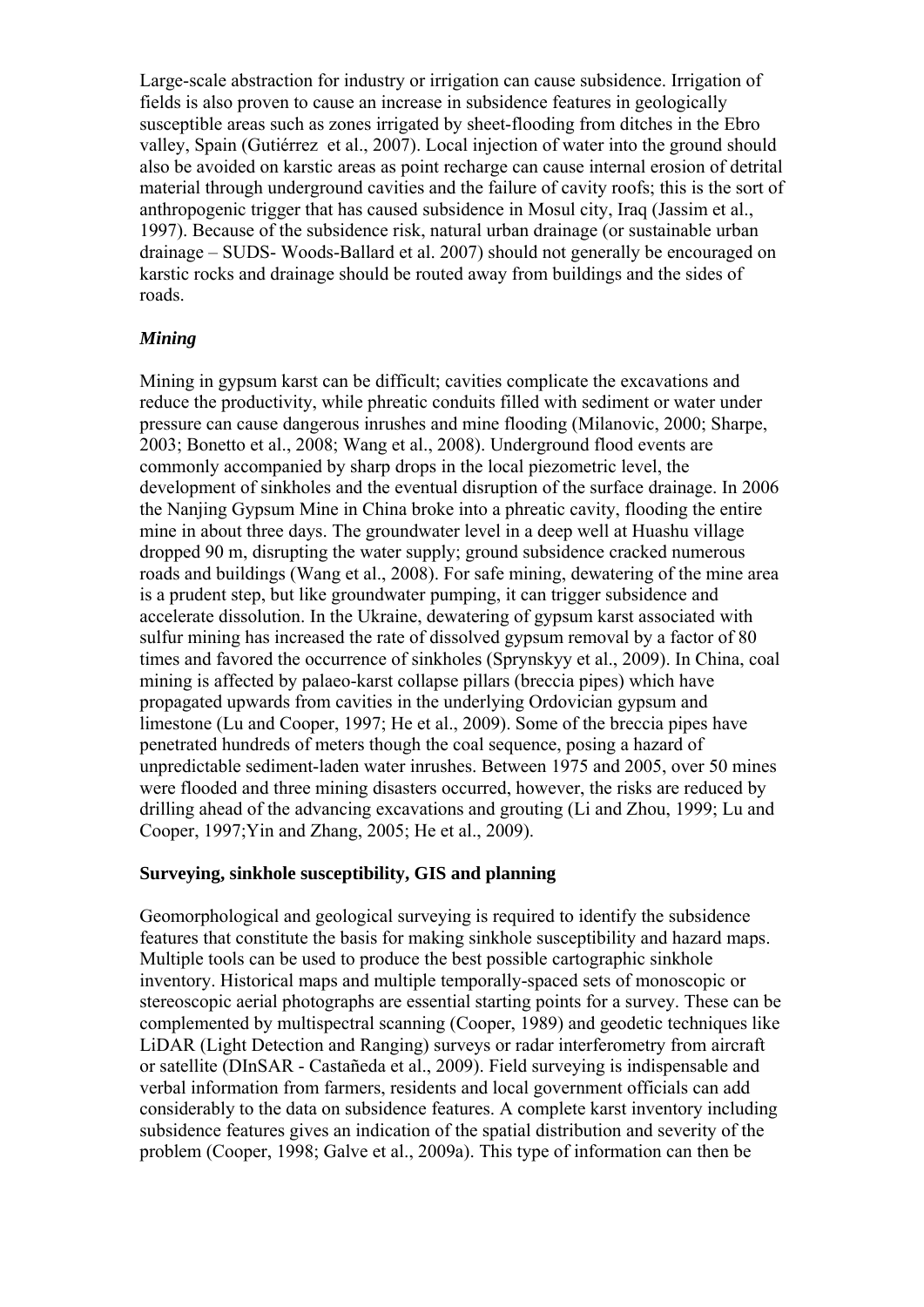analyzed with respect to other parameters using GIS techniques to produce susceptibility and hazard models (Galve et al., 2008, 2009b). Yilmaz (2007) working in the Sivas gypsum karst, Turkey, considered multiple parameters related to the topography, geology, hydrology, human structures and vegetation to calculate a susceptibility map. In the Paris area, using topographical and geotechnical data, 3D geological modeling and probability analyses in a GIS environment, Thierry et al. (2009) determined three probabilities as GIS layers: 1. Probability of the presence of gypsum; 2. Probability of dissolution; 3. Probability of collapse and damage. By combining the data from these three layers they improved the Paris regulation map for gypsum problems and identified additional areas that were previously not thought to be problematic (Figure 7). In the Ebro Valley, Galve et al. (2009b) have produced multiple sinkhole susceptibility models by applying different methodologies including probabilistic analyses, a heuristic approach, sinkhole density analysis and the proximity to nearest sinkhole. The independent evaluation of these models reveals that the most reliable susceptibility maps are based on the simplest methods without requiring data on the causal factors; the density of sinkholes and the proximity to the nearest sinkhole have proved the best. Furthermore, in a sector of the Ebro valley near Zaragoza, Galve et al. (2008) have produced a sinkhole hazard model from two temporal populations of sinkholes that express the probability of sinkhole occurrence in quantitative terms (number of sinkholes per hectare per year). A susceptibility model was produced using the sinkholes from the older sample. The sinkholes of the younger sample were then used to validate the susceptibility model and transform it into a hazard model considering the frequency of the sinkholes occurring in each susceptibility class and their mean diameter. Combinations of topographical and geotechnical parameters have also been used in the Dzerzhinsk area to assess sinkhole susceptibility (Koutepov et al., 2008). In the UK, GIS has been used to zone the country into five categories of karst problem susceptibility. The zones were calculated using datasets that included: digital geological maps, terrain (slope) models, information about buried karst, runoff zones from areas of semi-impervious cover and superficial deposit thickness (Cooper, 2008b; Farrant and Cooper, 2008). These zones have been validated by independent information held in the UK National karst database.

In places that have already been developed, mapping the damage caused to buildings and infrastructure can reveal patterns of subsidence that complement the more obvious subsidence features (Gutiérrez and Cooper 2002; Cooper 2008a). Airborne surveys using laser altimetry (LiDAR) can pick up subsidence on buildings (Waltham et al., 2005). Satellite monitoring using DInSAR, which provides precise measurement of surface deformation, can be used to identify structures affected by subsidence, to measure the rate of settlement and probably to detect precursor displacements of catastrophic collapse events (Castañeda et al., 2009). If the worst areas can be avoided during this early planning stage the project can become safer and more cost-effective. The production of local planning guidance and rules for development is the most practical way of ensuring that local subsidence hazards are taken into account (Thierry et al., 2009; Thompson et al., 1998). The implementation of formal signing off procedures completed by a 'competent person' also help to reduce the possibility of collapse problems (Thompson et al., 1998; Paukštys et al., 1999).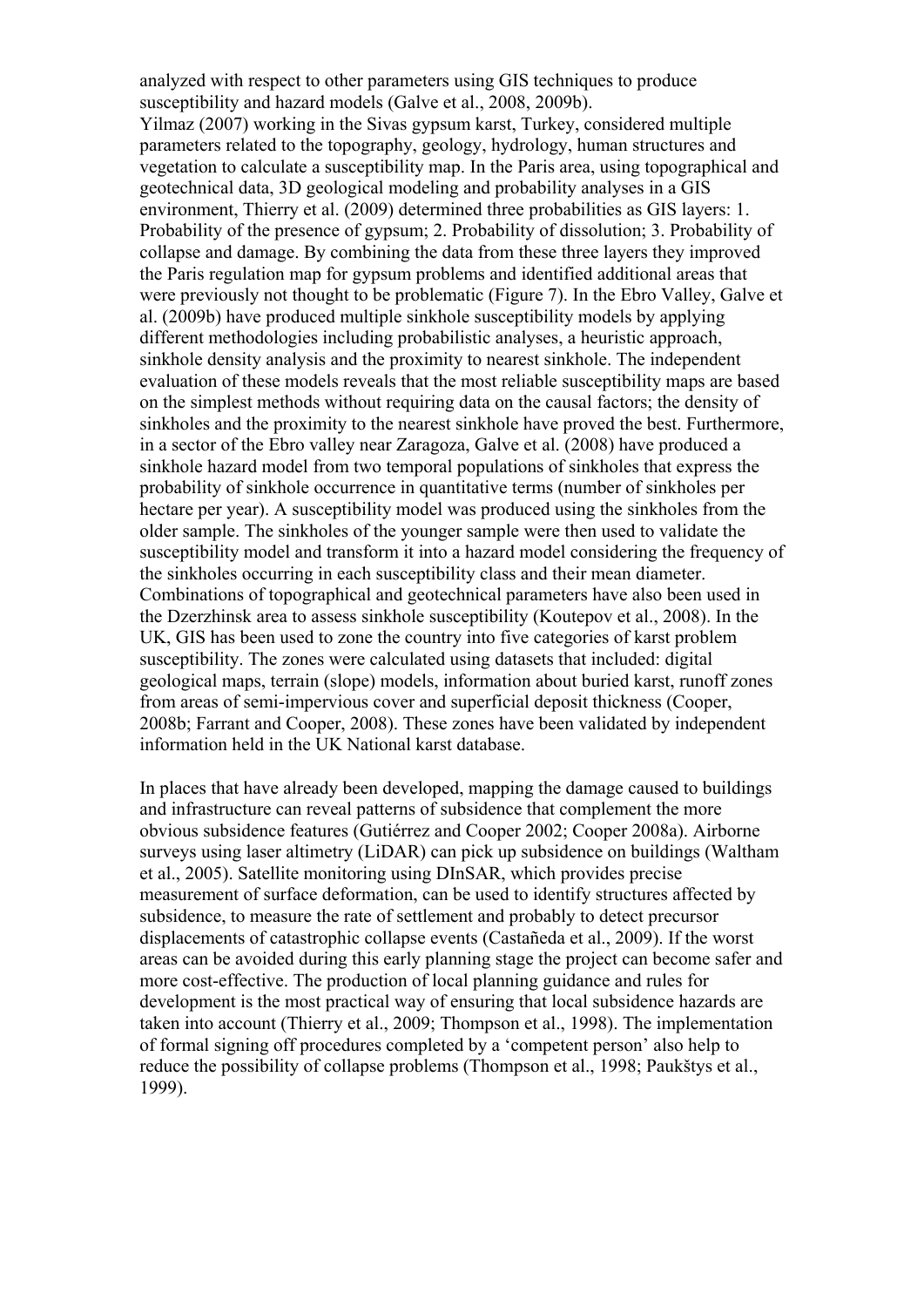#### **Construction and site investigation**

Civil engineering works including building development and the construction of linear structures across gypsum karst prone to subsidence can be very problematical. However, a phased approach of desk-study, surveying, geophysical investigation and site investigation followed by mitigation measures and monitoring technology can reduce the risks.

### *Geophysical investigation*

Once the provisional route, site or layout has been identified, geophysical investigation can be applied. Depending on the local geology, ground probing radar (GPR: Benito et al., 1995) and microgravity (Lakshmanan, 1973; Patterson et al., 1995) techniques have both proved effective. Ground probing radar works well in dry rocks and can image down to about 20 m, but water and clay severely attenuate the signal (Matthews et al., 2000) and may limit penetration to as little as 1 m (Fenning and Hasan, 1995). In bare gypsum it has detected caves at a depth of 3 m and found adjacent cave passages 8 m away when used underground in gypsum karst (Prokhorenko et al., 2006). The microgravity technique can resolve small cavities near surface, but with greater depth only the larger cavities can be detected (McCann et al., 1987). The detection of small near surface cavities is very dependent on the spacing of the microgravity stations. As a general rule, for an anomaly beneath a measurement point, microgravity will detect a 2m diameter spherical cavity at 2m depth and a 10m cavity at a depth of 10m (Kaufmann and Romanov, 2009), it is however very good at detecting breccia pipes and subsidence features that reach the surface (Patterson et al., 1995; Styles et al., 2005). Resistivity tomography can help to delineate near surface cavities down to a depth of around 30 m – depending on the electrode spacing and array used (Roth et al., 2002; Epting et al., 2009) and is particularly effective when combined with GPR and trenching (Gutiérrez et al., 2009). Seismic techniques have been applied to gypsum karst in the UK and have resolved the sequence down to a depth of about 70 m (Sargent and Goulty, 2009).

### *Trenching, borehole investigation and probing.*

Borehole investigation of a karstic site by drilling on a grid pattern is expensive and has a high probability of missing cavities and buried sinkholes; a borehole in solid rock may be just centimeters away from a significant karst feature (cave or potentially large collapse). By utilizing geophysical techniques the potentially subsidence-prone and potentially stable areas can be identified and investigated by focused drilling reducing the number of boreholes. Further savings can be made by drilling open holes and collecting chippings instead of coring; this method can be very effective if automated or manual recording of the drill penetration rate is made (Cailleux and Toulemont, 1983; Patterson et al., 1995). However, experience and skill is needed to interpret the drilling rate figures with the identification of the chippings material. Downhole geophysics, cross-hole geophysics and downhole optical and acoustic cameras can also help to understand the local karst geology (Yuhr et al., 2008). Trenching involves the detailed study of the sediments and deformation structures exposed in the walls of trenches excavated in sinkholes, in combination with the application of dating techniques (Gutiérrez et al., 2009). This technique can provide information on the precise limits of the sinkholes, subsidence mechanisms, cumulative displacement, kinematic regime (gradual vs. episodic), age of the sinkholes and rates of subsidence. This information can be used as an objective basis to forecast the future behavior of problematic sinkholes.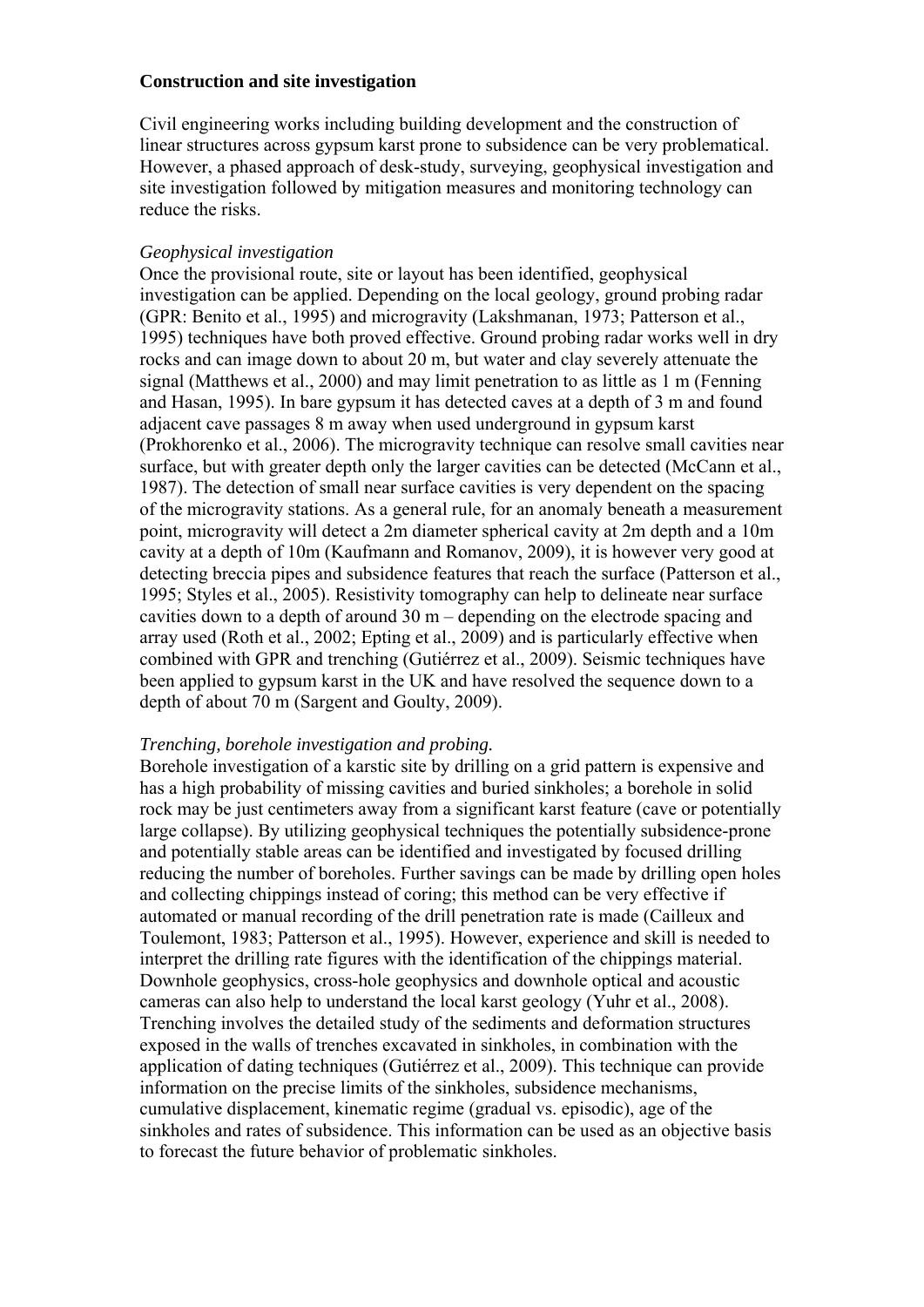### *Building and construction*

In addition to careful planning and the avoidance of the most subsidence-prone areas, further protection can be afforded by reinforced foundations (rafts, slabs, reinforced strip, piles), which can be required and specified by the local planning regulations (Thompson et al., 1998). In areas where there is thick superficial cover over the bedrock, piles may not be practical and strengthened foundations such as rafts are preferable. If a ground collapse occurs beneath a corner of a raft, there is a possibility that the building may cantilever over the hole. Further support for the structure can be afforded by the adding extension beams extending outwards from the foundation to span any potential collapse (Reuter et al., 1990; Cooper and Calow, 1998).

### *Roads, bridges, railways and pipelines*

Railways are particularly prone to damage by karstic collapse and gypsum dissolution has affected the Moscow to Nizhny Novgorod Railway in the Dzherzhinsk area. This has resulted in collisions and disruptions of the train service. Management of the problem involves monitoring of the track conditions, engineering solutions and alarm systems (Tolmachev et al., 1999). The recent construction of high-speed railway lines across gypsum karst areas have necessitated the assessment of the likely collapse sizes along proposed routes through Southern Germany (Molek, 2003). Guerrero et al. (2008) propose a sinkhole susceptibility zonation for a 24-km-long stretch of the highspeed Madrid-Barcelona railway in the Ebro Valley based on the type and distribution of the dissolution and subsidence features exposed in the adjacent cuttings, some of which reveal the presence of cavities beneath the railway right-of-way. Where bridges are constructed they can be reinforced to cope with the loss of a supporting pillar and the pillars can be supported on extended foundations. Roads can also be reinforced with geogrids; these approaches were applied at Ripon (Cooper and Saunders, 2002). Sensitive structures such as bridges and viaducts can be equipped with monitoring and warning systems such as those installed in the Paris road viaducts (Arnold, 1970) and the bridge at Ripon (Cooper and Saunders, 2002).

# **Conclusions**

Because of its high solubility and dissolution rate, gypsum karst can evolve on a human time scale rather than a geological time scale. In gypsum karst, underground drainage through interconnected dissolutional conduits is prevalent allowing groundwater and pollutants to circulate much faster than in aquifers with granular or fracture permeability. These factors are important for construction, the integrity of hydraulic structures and sustainable water management. The most widespread hazard associated with gypsum karst is subsidence, which can vary from widespread gentle sagging to the catastrophic development of collapse sinkholes. These ground movements can be particularly damaging to buildings and linear infrastructures including roads, railways, bridges, canals and pipelines. Dams and canals are very susceptible to the dissolution of gypsum in their foundations. Leakage through conduits can be excessive and accelerate rapidly leading to complete and disastrous failure. Water abstraction, like dewatering in mining areas, may lower the groundwater levels and lead to subsidence. Groundwater in gypsum karst areas may be the only drinking water supply. Such groundwater is also highly vulnerable to pollution requiring careful protection of the karstic systems whose limits commonly do not coincide with the surface drainage divides. Understanding the geomorphology, hydrology and underlying geology are prerequisites for developing and managing gypsum karst areas. Local or national planning policy guidelines and mitigation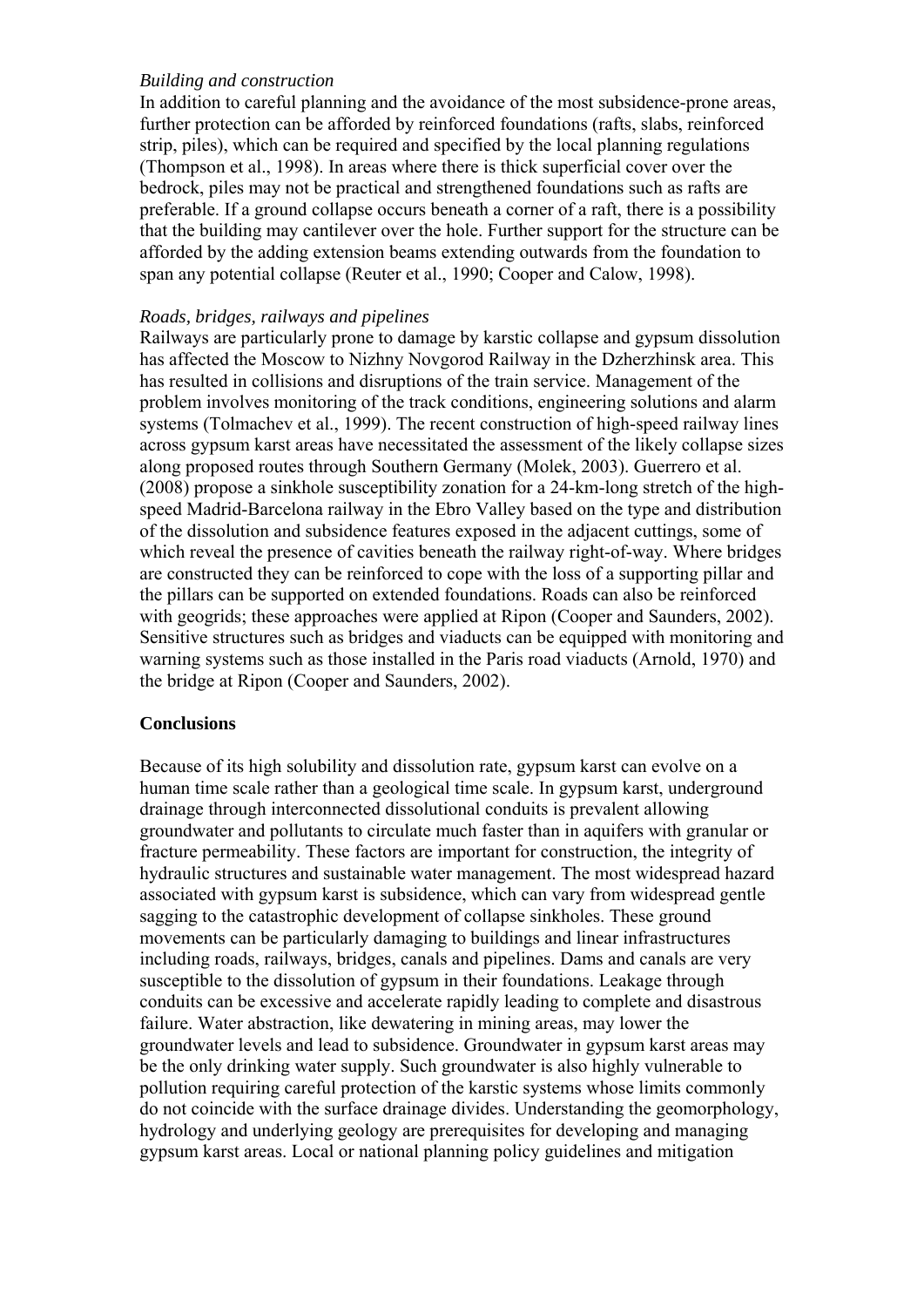measures, based on careful investigation, can permit safe development of gypsum karst areas and the protection of the groundwater resources.

### **References**

- Abdulali M S and Sobhi J N (2002) Middle Pleistocene karst evolution in the State of Qatar, Arabian Gulf. *Journal of Cave and Karst Studies*. 64 (2), 132-139.
- Arnould M (1970) Problems associated with underground cavities in the Paris region. In: *Geological and geographical problems of areas of high population density*. Proceedings of the symposium, Association of Engineering Geologist, Sacramento, California. 1-25.
- Benito G, Pérez del Campo P, Gutiérrez-Elorza M and Sancho C (1995) Natural and human-induced sinkholes in gypsum terrain and associated environmental problems in NE Spain. *Environmental Geology*. 25: 156-164.
- Bonetto S, Fiorucci, A, Formaro, M and Vigna, B (2008). Subsidence hazards connected to quarrying activities in a karst area: the case of the Moncalvo sinkhole event (Piedmont, NW Italy). *Estonian Journal of Earth Sciences*, 57, 3: 125-134. doi:10.3176/earth.2008.3.01
- Brune, G (1965) Anhydrite and gypsum problems in engineering geology. *Engineering Geology* (Sacramento). 2 : 26-33.
- Cailleux, JB and Toulemont, M (1983). La reconnaissance des cavites souterraines par methods diagraphiques. *Bulletin of the International Association of Engineering Geology* 26-27: 33-42
- Castañeda C, Gutiérrez F, Manunta M and Galve JP (2009). DInSar measurements of ground deformation by sinkholes, mining subsidence, and landslides Ebro River, Spain. *Earth Surface Processes and Landforms*. DOI:10.1002/esp.1848.
- Cooper AH (1988) Subsidence resulting from the dissolution of Permian gypsum in the Ripon area; its relevance to mining and water abstraction. In: Bell FG, Culshaw MG, Cripps JC and Lovell M A (eds.) *Engineering Geology of Underground Movements*. Geological Society of London, Engineering Geology Special Publication No.5. 387-390
- Cooper AH (1989) Airborne multispectral scanning of subsidence caused by Permian gypsum dissolution at Ripon, North Yorkshire. *Quarterly Journal of Engineering Geology.* 22: 219-229.
- Cooper AH (1998) Subsidence hazards caused by the dissolution of Permian gypsum in England: geology, investigation and remediation. In: Maund, JG and Eddleston M (eds.) *Geohazards in Engineering Geology*. Geological Society, London, Engineering Special Publications, 15. 265-275.
- Cooper, AH (2008a) The classification, recording, databasing and use of information about building damage caused by subsidence and landslides. *Quarterly Journal of Engineering Geology and Hydrogeology* 41: 409-424.
- Cooper AH (2008b) The GIS approach to evaporite-karst geohazards in Great Britain. *Environmental Geology*. 53: 981-992. DOI 10.1007/s00254-008-1292-2
- Cooper AH and Calow R (1998) Avoiding gypsum geohazards: guidance for planning and construction. *British Geological Survey Technical Report* WC/98/5. www.bgs.ac.uk
- Cooper AH and Saunders JM (2002) Road and bridge construction across gypsum karst in England. *Engineering Geology.* 65: 217-223.
- Deletie P, Haguenauer B, Quenee B and Robinet A (1990) Étude et Surveillance de la dissolution du gypse sur deux sites d'ouvrages hydrauliques. *Mémoires de la Société Géologique de France*, Nouvelle Série No. 157: 33-42.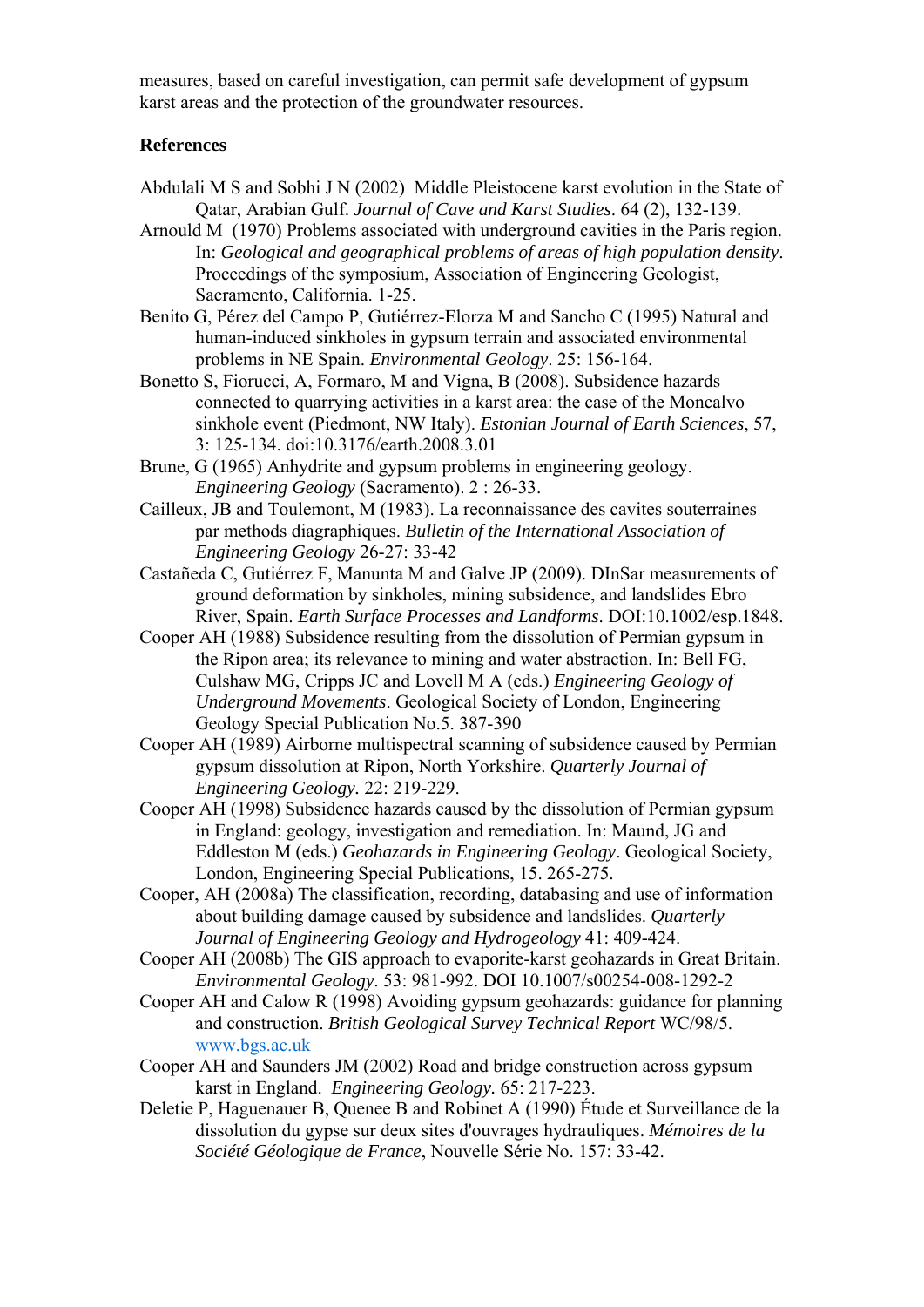- Dreybrodt W (2004) Erosion Rates: Theoretical Models. In: Gunn J (ed.) *Encyclopedia of Caves and Karst Science*. pp 323-325. New York: Fitzroy Dearborn.
- Epting J, Huggenberger P and Glur L (2009) Integrated investigations of karst phenomena in urban environments. *Engineering Geology*. DOI: 10.1016/j.enggeo.2009.08.013
- Eraso A, Trzhtsinskij, Y and Castrillo, A (1995) Dolinas de colapso y karst en yeso en la plataforma cámbrica del esta de Siberia. *Boletin Geológico y Minero*. 106-4: 373-378.
- Farrant AR and Cooper AH (2008) Karst geohazards in the UK: the use of digital data for hazard management. *Quarterly Journal of Engineering Geology and Hydrogeology*. 41: 339-356.
- Fenning PJ and Hasan S (1995) Pipeline route investigations using geophysical techniques. In: Eddleston M, Walthall S, Cripps JC and Culshaw MG (eds.) *Engineering Geology of Construction.* Geological Society Engineering Geology Special Publication No 10. 229-235.
- Fidelibus MD, Gutiérrez F and Spilotro G (2009) Human-induced hydrological changes and sinkholes in the gypsum karst of Lesina Marina area (Foggia Province, Italy). *European Geosciences Union General Assembly. Geophysical Research Abstracts*, 11, EGU2009-5602-1.
- Galve JP, Gutiérrez F, Lucha P, Guerrero J, Bonachea J, Remondo J and Cendrero A (2008) Probabilistic sinkhole modeling for hazard assessment. *Earth Surface Processes and Landforms* 34: 437-452. DOI: 10.1002/esp.1753
- Galve JP, Gutiérrez F, Lucha P, Bonachea J, Cendrero A, Gimeno MJ, Gutiérrez M, Pardo G, Remondo J and Sánchez JA (2009a) Sinkholes in the salt-bearing evaporite karst of the Ebro River valley upstream of Zaragoza city (NE Spain). Geomorphological mapping and analysis as a basis for risk management. *Geomorphology*, 108: 145-158.
- Galve JP, Gutiérrez F, Remondo J, Bonachea J, Lucha P and Cendrero A (2009b) Evaluating and comparing methods of sinkhole susceptibility mapping in the Ebro Valley evaporite karst (NE Spain). *Geomorphology.* 111: 160-172.
- Gibson AD, Forster A, Culshaw MG, Cooper AH, Farrant A, Jackson N and Willet D (2005) Rapid Geohazard Assessment System for the UK Natural Gas Pipeline Network. *Proceedings of the International Symposium on Geology and Linear Developments – Geoline 2005*. Lyon France 23–25 May 2005. Arnould M and Ludru P (eds.). Orléns France:BRGM. 298p ISBN 2-7159-2982-x. On CD rom.
- Guerrero J, Gutiérrez F, Bonachea J and Pedro L (2008) A sinkhole susceptibility zonation based on paleokarst analysis along a stretch of the Madrid-Barcelona high-speed railway built over gypsum- and salt-bearing evaporites (NE Spain). *Engineering Geology*. 102: 62-73. DOI 10.1016.j.enggeo.2008.07.010.
- Gutiérrez F and Cooper AH (2002) Evaporite dissolution subsidence in the historical city of Calatayud, Spain: damage appraisal, mitigation and prevention. *Natural Hazards.* 25: 259-288.
- Gutiérrez F and Cooper AH *this volume*. Surface morphology of gypsum karst.
- Gutiérrez F, Galve J P, Guerrero J, Lucha P, Cendrero A, Remondo J, Bonachea J, Gutiérrez M and Sánchez J A (2007) The origin, typology, spatial distribution, and detrimental effects of the sinkholes developed in the alluvial evaporite karst of the Ebro River valley downstream Zaragoza city (NE Spain). *Earth Surface Processes and Landforms.* 32: 912-928. DOI: 10.1002/esp.1456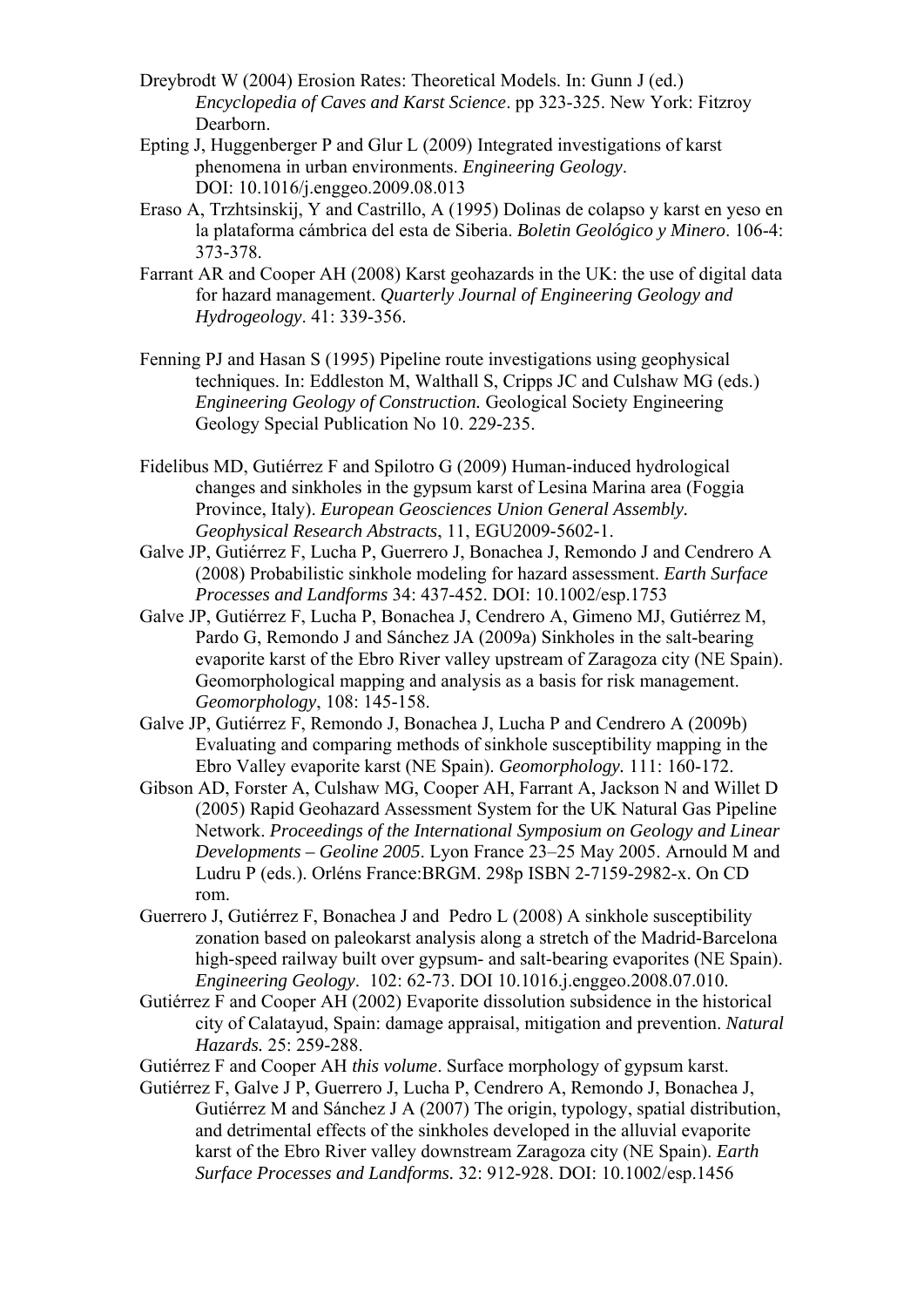- Gutiérrez F, Guerrero J and Lucha P (2008a) A genetic classification of sinkholes illustrated from evaporite paleokarst exposures in Spain. *Environmental Geology.* 53: 993-1006.
- Gutiérrez F, Cooper AH and Johnson KS (2008b) Identification, prediction and mitigation of sinkhole hazards in evaporite karst areas. *Environmental Geology*. 53: 1007-1022. DOI 10.1007/s00254-007-0728-4

Gutiérrez F, Calaforra JM, Cardona F, Ortí F, Durán JJ and Garay P (2008c) Geological and environmental implications of evaporite karst in Spain. *Environmental Geology*. 53: 951-965. DOI 10.1007/s00254-007-0721-y

- Gutiérrez F, Galve JP, Lucha P, Bonachea L, Jordá L and Jordá R (2009) Investigation of a large collapse sinkhole affecting a multi-storey building by means of geophysics and the trenching technique (Zaragoza city, NE Spain). *Environmental Geology*. 58: 1107-1122. DOI 10.1007/s00254-008-1590-8
- Guzina BJ, Sarić M and Petrović N (1991) Seepage and dissolution at foundations of a dam during the first impounding of the reservoir. *7th International Congress on Large Dams, Vienna*, 1459-1475.
- He K, Yu G and Lu Y (2009) Palaeo-karst collapse pillars in northern China and their damage to the geological environments. *Environmental Geology*. 58: 1029- 1040. DOI 10.1007/s00254-008-1583-7
- James AN (1992) Soluble Materials in Civil Engineering. England: Ellis Horwood Ltd. 433pp.
- James AN and Lupton ARR (1978) Gypsum and anhydrite in foundations of hydraulic structures. *Geotechnique*. 3: 249-272.
- James AN and Kirkpatrick IM (1980) Design of foundations of dams containing soluble rocks and soils. *Quarterly Journal of Engineering Geology*. 13: 189- 198.
- Jassim AZ Antwanet S and Numan NMS (1997) Gypsum karstification in the middle Miocene Fatha Formation, Mosul area, northern Iraq. *Geomorphology*. 18: 137-149.
- Johnson KS (2003). Evaporite-karst problems in the United States. In: Johnson KS and Neal JT (eds.) *Evaporite Karst and Engineering/Environmental Problems in the United States*. Oklahoma Geological Survey, Circular 109. 1-20.
- Johnson KS (2008) Gypsum-karst problems in constructing dams in the USA. *Environmental Geology*. 53: 945-950. DOI 10.1007/s00254-007-0720-z.
- Kaufmann G and Romanov D (2009) Geophysical investigation of a sinkhole in the northern Harz foreland (North Germany). *Environmental Geology*. 59: 401- 405. DOI 10.1007/s00254-008-1598-0
- Klimchouk A (1996) The dissolution and conversion of gypsum and anhydrite. In: Klimchouk A, Lowe D, Cooper A and Sauro U (eds.) Gypsum karst of the world. *International Journal of Speleology*. 5 (3-4): 21-36.
- Klimchouk A and Andrejchuk V (1996) Environmental problems in gypsum karst terrains. In: Klimchouk A, Lowe D, Cooper A and Sauro U (eds.) Gypsum karst of the world. *International Journal of Speleology*. 5 (3-4): 145-156.
- Klimchouk A, Francho C, Calaforra JM, Aksem S, Finocchiaro F and Forti P (1996) Dissolution of gypsum from field observations. In: Klimchouk A, Lowe D, Cooper A and Sauro U (eds.) Gypsum karst of the world. *International Journal of Speleology*. 5 (3-4): 37-48.
- Koutepov VM, Mironnov OK and Tolmachev VV (2008) Assessment of suffosionrelated hazards in karst areas using GIS technology. *Environmental Geology*. 54: 957-962. DOI 10.1007/s00254-007-0888-2.
- Lakshmanan J (1973) Cartographie micro-gravimétrique et radioactive des zones de dissolution du gypse du Lutétien au Nord-Est de Paris. T3- N-N5 in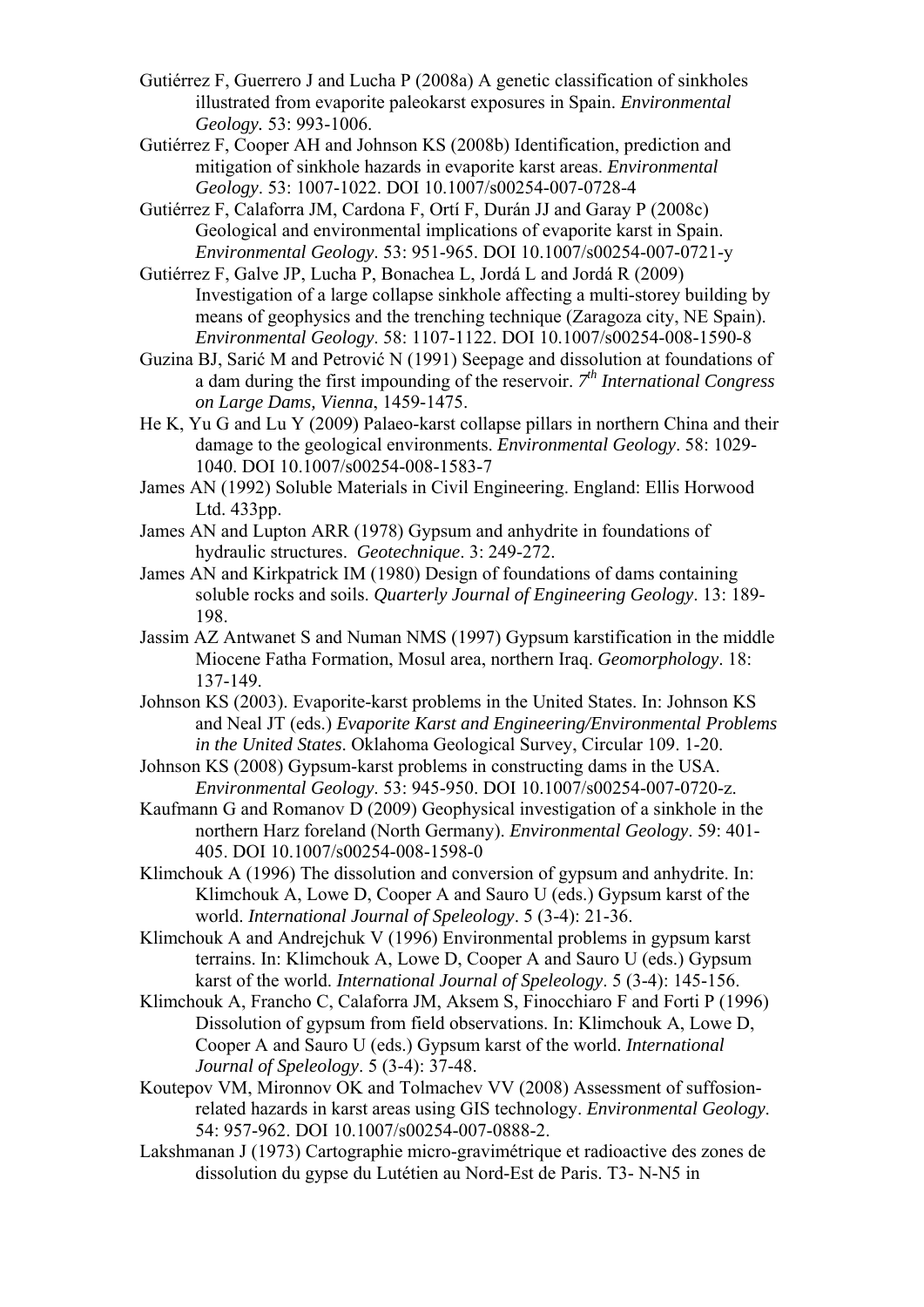*Proceedings of a symposium on sinkholes and subsidence, Hannover*, Deutsche Gessellschaft für Erd- und Grundbau. Essen.

- Lebdev AL (1997) Gypsum dissolution and leaching processes: The influence on permeability and porosity of fractured-porous rock massif. In: Marinos, P.G., Koukis, G.C., Tsiambaos, G.C. and Stournaras, G.C. *Engineering Geology and the Environment*. Proceedings international symposium on engineering geology and the environment, organised by the Greek national group of IAEG/Athens/Greece/23-27 June 1997.pp 823-827. Rotterdam: A.A.Balkema
- Li, G and Zhou, W (1999) Sinkholes in karst mining areas in China and some methods of prevention. *Engineering Geology*. 52: 45-50.
- Lu, Y and Cooper, A.H., 1997. Gypsum karst geohazards in China. In: Beck FB and Stephenson JB (eds.) The Engineering Geology and Hydrogeology of Karst Terranes. *Proceedings of the Sixth Multidisciplinary Conference on Sinkholes and the Engineering and Environmental Impacts of Karst*. Springfield/Missouri/6-9 April 1997. pp 117-126 Rotterdam: A.A.Balkema
- Lucha P, Gutiérrez F and Guerrero, J (2008) Environmental problems derived from evaporite dissolution in the Barbastro-Balaguer anticline (Ebro Basin, NE Spain). *Environmental Geology*, 53: 1045-1055.
- Marriotti G, Rondot E and Speziale J (1990) Le Barrage de Casa de Piedra (Argentine). Mise en évidence de conditions de fondations dangereuses au cours de la construction. Adaptation du projet. In : *Les Fondations de grands ouvrages*. Mémoire de la Société Géologique de France. Novelle Série. Mémoire No. 157. pp 77-85.
- Matthews MC, Clayton CRI and Rigby-Jones, J (2000) Locating dissolution features in the Chalk. *Quarterly Journal of Engineering Geology and Hydrology*. 33: 125-140.
- Maximovich NG (2006) *Safety of dams on soluble rock (The Kama hydroelectric power station as an example)*. Perm: PS Harmony, 212pp (mainly in Russian).
- McCann DM, Jackson PD and Culshaw MG (1987) The use of geophysical surveying methods in the detection of natural cavities and mineshafts. *Quarterly Journal of Engineering Geology*. 20: 59-73.
- McDowell P (2005) Geophysical investigations of sinkholes in chalk, UK; Case study 9 – In: Waltham T, Bell F and Culshaw M. Sinkholes and Subsidence; Karst and cavernous rocks in engineering and construction. pp 313-316. Chichester, UK: Praxis, Springer.
- Merritt AH (1995) Geotechnical aspects of the design and construction of dams and pressure tunnels in soluble rocks. In: Beck FB and Pearson FM. *Karst Geohazards: Engineering and Environmental Problems in Karst Terrane*. Proceedings of the fifth multidisciplinary conference on sinkholes and the engineering and environmental impacts of karst. Gatlinburg, Tennessee, 2-5 April, 1995., pp 3-7. Rotterdam: A.A.Balkema
- Milanovic PT (2000). *Geological Engineering in Karst*. Belgrade: Zebra, 347 pp.
- Molek H (2003) Engineering-geological and geomechanical analysis for the fracture origin of sinkholes in the realm of a high velocity railway line. In: Beck B. *Sinkholes and the engineering and environmental impacts of karst*: proceedings of the ninth multidisciplinary conference, September 6-10, 2003. pp 551-558. Huntsville, Alabama: American Society of Civil Engineers.
- Nisio S, Caramanna G and Ciotoli G (2007) Sinkholes in Italy: first results on the inventory and analysis. In: Parise M and Gunn J. *Natural and Anthropogenic Hazards in Karst Areas: Recognition, Analysis and Mitigation*. Geological Society, London, Special Publications, 279. 23-45.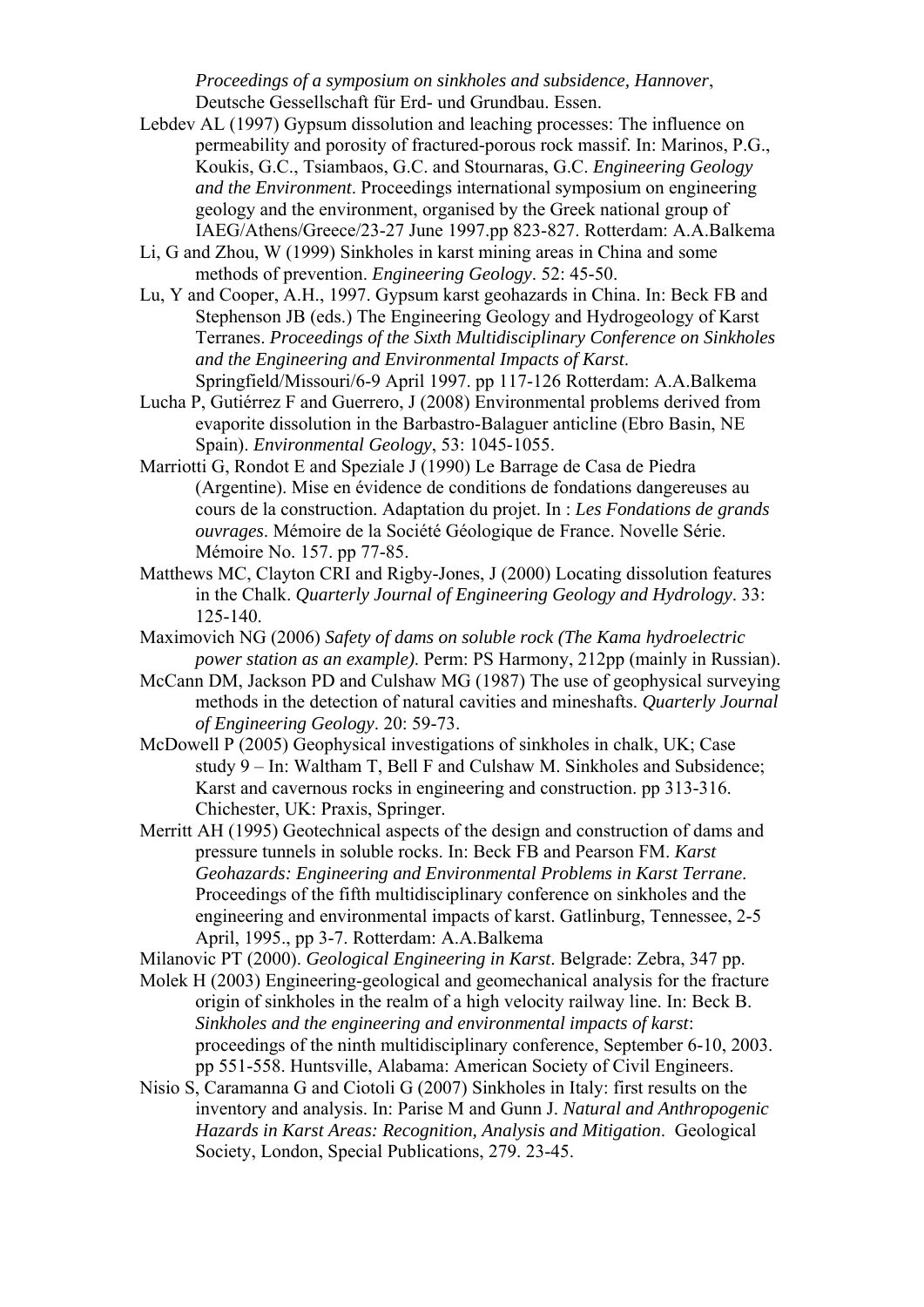Patterson D, Davey JC, Cooper AH and Ferris JK (1995) The application of microgravity geophysics in a phased investigation of dissolution subsidence at Ripon, Yorkshire. *Quarterly Journal of Engineering Geology*. 28: 83-94.

Paukštys B and Velo K (1998) Karst in the Baltic Republics. 91-108 In: Daoxian Y and Zaihua L *Global karst correlation*. Science press and VSPVB.

Paukštys B, Cooper AH and Arustiene J (1999) Planning for gypsum geohazards in Lithuania and England. *Engineering Geology*. 52: 93-103.

- Prokhorenko V, Ivashchuk V, Korsun S and Stefanyshyn I (2006) Ground penetrating radar survey in the Podil'lya karst area (Ternopil Region, Ukraine). In: Proceedings of the Eleventh International Conference on Ground- Penetrating Radar (extended abstracts). Daneils J and Chen C-C (eds.) Columbus, Ohio, June 19-22.
- Ransome FL (1928) Geology of the St. Francis Dam-site. *Economic Geology*. 23: 553-563.
- Roth MJS, Mackey JR, Mackey C and Nyquist JE (2002) A case study of the reliability of multielectrode earth resistivity testing for geotechnical investigations in karst terrains. *Engineering Geology.* 65: 225-232.
- Romanov D, Gabrovšek F and Dreybrodt W (2003) Dam sites in soluble rocks: a model for increasing leakage by dissolutional widening of fractures beneath a dam. *Engineering Geology.* 70: 17-35.
- Reuter F, Tolmačëv VV, Molek H, Suderlau G and Chomenko VP (1990) *Bauen und Bergbau in Senkungs und Erdfallgebieten, Eine Ingenieurgeologie des Karstes*. Schriftenreihe für Geologische Wissenschaften, 28. Berlin: Academie-Verlag. 176pp.
- Sargent C and Goulty NR (2009) Seismic reflection survey for investigation of gypsum dissolution and subsidence at Hell Kettles, Darlington, UK. *Quarterly Journal of Engineering Geology and Hydrogeology.* 42: 31-38. DOI 10.1144/1470-9236/07-071
- Satkunas J, Marcinkevicius V, Mikulenas V and Taminskas J (2007) Rapid development of karst landscape in North Lithuania. Monitoring of denudation rate, site investigation and implications for management. *GFF*. 129: 345-350. DOI: 10.1080/11035890701294345
- Sharpe RD (2003) Effects of Karst Processes on Gypsum Mining. In: Johnson KS and Neal JT (eds.) *Evaporite Karst and Engineering/Environmental Problems in the United States*. Oklahoma Geological Survey, Circular 109. pp 31-40.
- Sprynskyy M, Lebedynets M and Sadurski A (2009) Gypsum karst intensification as a consequence of sulphur mining activity (Jaziv field, Western Ukraine). *Environmental Geology.* 57: 173-181.
- Soyer R (1961) Les dissolutions de gypses antéludiens dans le centre de l'Ile-de-France et leurs dangers pour les constructions. *Bulletin de la Société Géologique Francais (Série 7)*, 111: 432-436.
- Styles P, McGrath R, Thomas E and Cassidy NJ (2005) The use of microgravity for cavity characterization in karstic terrains. *Quarterly Journal of Engineering Geology and Hydrogeology*. 38: 155-169.
- Swan CH (1978) Middle East Canals and Irrigation Problems. *Quarterly Journal of Engineering Geology*. 11: 75-78.
- Thompson A, Hine P, Peach D, Frost L and Brook D (1998) Subsidence hazard assessment as a basis for planning guidance in Ripon. In: Maund JG and Eddleston M (eds.) *Geohazards in Engineering Geology*. Geological Society, London, Engineering Special Publications, 15: 415-426 .
- Thierry P, Prunier-Leparmentier A, Lembezat C, Vanoudheusden E and Vernoux J (2009) 3D geological modelling at urban scale and mapping of ground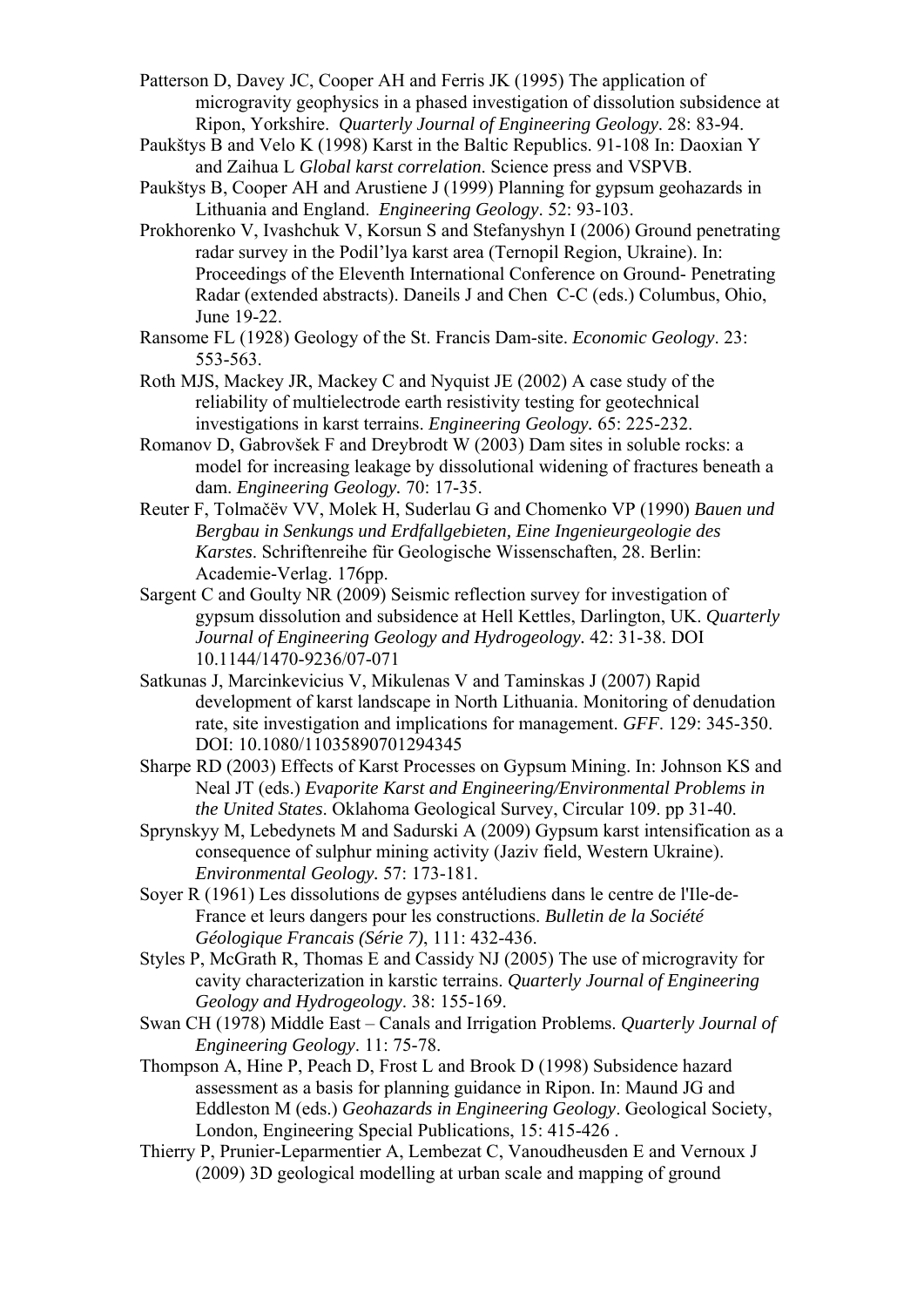movement susceptibility from gypsum dissolution: The Paris example (France). *Engineering Geology*. 105: 51-64.

- Tolmachev VV, Pidyashenko SE and Balashova TA (1999) The system of antikarst protection on railways of Russia. In: Beck BF, Pettit AJ and Herring JG. *Hydrogeology and Engineering Geology of Sinkholes and Karst- 1999*. Proceedings of the Seventh Multidisciplinary Conference on Sinkholes and the Engineering and Environmental Impacts of Karst. Harrisburg/Hershey, Pennsylvania, April 10-14, 1999, pp 423-429. Rotterdam: A.A.Balkema.
- Tolmachev V, Ilyin A, Gantov B, Leonenko M, Khomenko V and Savarensky I (2003) The main results of engineering karstology research conducted in Dzerzhinsk, Russia (1952-2002). In: Beck B. *Sinkholes and the engineering and environmental impacts of karst: proceedings of the ninth multidisciplinary conference*, September 6-10, 2003, Huntsville, Alabama. American Society of Civil Engineers. 502-516
- Toulemont M (1984) Le karst gypseux du Lutétien supérieur de la région parisienne. Charactéristiques et impact sur le milieu urbain. *Revue de Géologie Dynamique et de Géographie Physique*. 25: 213-228.
- Waltham T (2008) Sinkhole hazard case histories in karst terrains. *Quarterly Journal of Engineering Geology and Hydrogeology.* 41: 291-300.
- Waltham T, Bell F and Culshaw M (2005) *Sinkholes and Subsidence; Karst and cavernous rocks in engineering and construction*. Chichester, UK: Praxis, Springer 382pp
- Wang G, You G. and Xu Y (2008) Investigation on the Nanjing gypsum mine flooding. In: Liu H, Deng A and Chu J (eds.). *Geotechnical Engineering for Disaster Mitigation and Rehabilitation.* pp 920-930. Berlin: Springer-Verlag.
- Wittke W and Hermening H (1997) Grouting of cavernous gypsum rock underneath the foundation of the weir, locks and powerhouse at Hessigheim on the River Neckar. *Proceedings of the 19th Congress ICOLD (International Commission on Large Dams) Florence.* Q75, R.44: 613-626.
- Woods-Ballard B, Kellagher R, Martin P, Jefferies C, Bray R and Shaffer P (2007) *The SUDS Manual*. C697, CIRIA. London. ISBN 978-0-86017-697-8
- World Health Organization (2008) *Guidelines for Drinking-water Quality*. Third Edition, Volume 1 Recommendations. Geneva. 515pp. http://www.who.int/water\_sanitation\_health/dwq/fulltext.pdf

Yilmaz I (2007) GIS based susceptibility mapping of karst depression in gypsum: A case study from Sivas basin (Turkey). *Engineering Geology* 90: 89-103.

- Yin S-X and Zhang J (2005) Impacts of karst paleo-sinkholes on mining and environment in northern China. *Environmental Geology*. 48: 1077-1083. DOI 10.1007/s00254-005-0046-7
- Yuhr LB, Kaufmann R, Casto D, Singer M, McElroy B and Glasgow J (2008) Karst characterization of the Marshall Space Flight Center: Two years after. In: Yuhr LB, Alexander EC and Beck BF (eds.) *Sinkholes and the Engineering and Environmental Impacts of Karst.* ASCE Geotechnical Special Publication, 183, 98-109.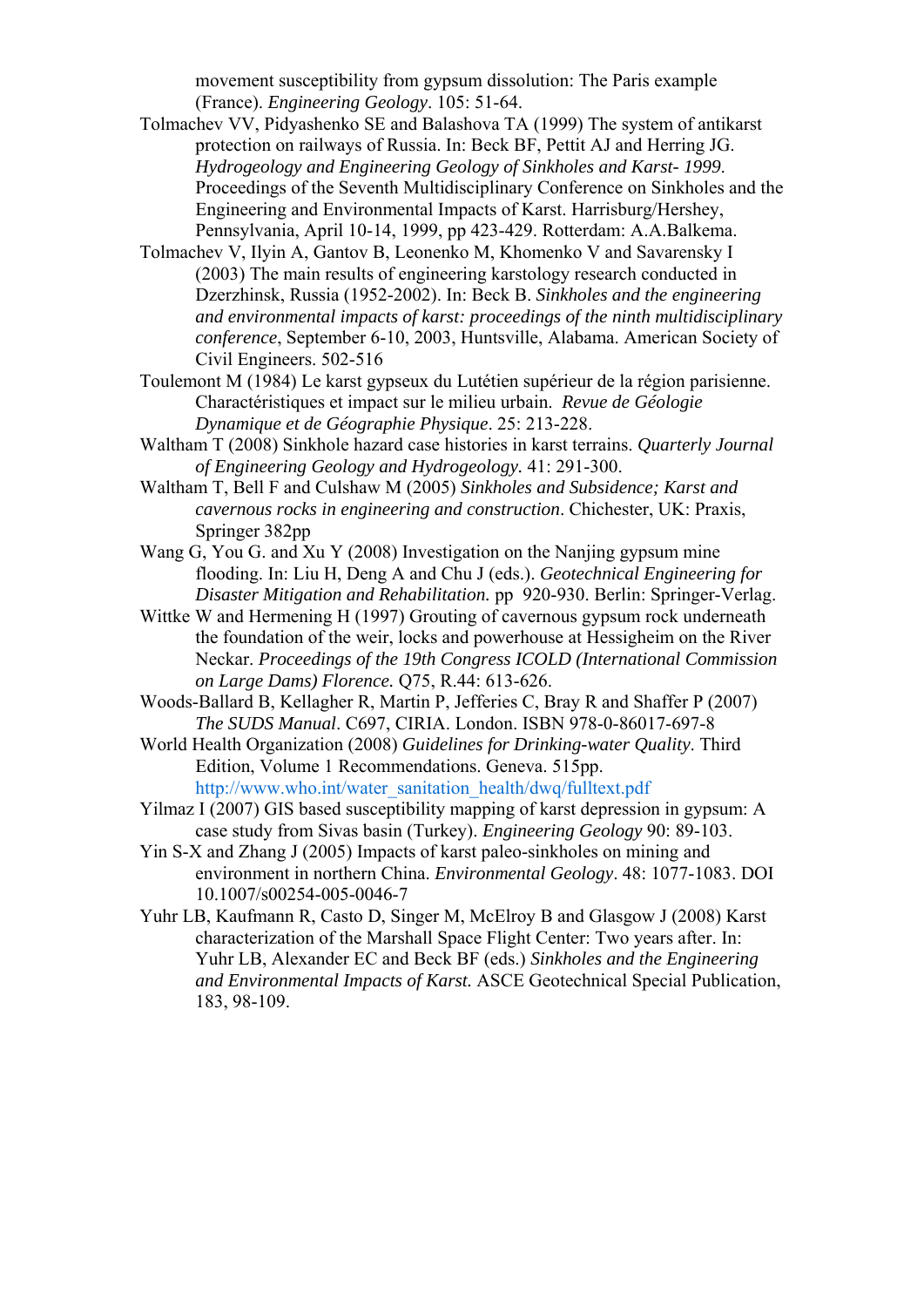# Illustrations for: **DEALING WITH GYPSUM KARST PROBLEMS: HAZARDS, ENVIRONMENTAL ISSUES AND PLANNING**

### By **Anthony H. Cooper** and **Francisco Gutiérrez**

Figure 1. Cover collapse sinkhole at Ure Bank Terrace, Ripon. The collapse occurred on the 23-24 April 1997 and measured 10m in diameter and 5.5m deep. BGS reference no P526866 Photo P Tod BGS© NERC.



Figure 2. Cover collapse sinkhole 600 m3 in volume formed in 2003 next to and beneath a five storey building in Calatayud city. The five-storey building was finally demolished involving direct losses of ca. 5 million euros. Photo © F Gutiérrez.

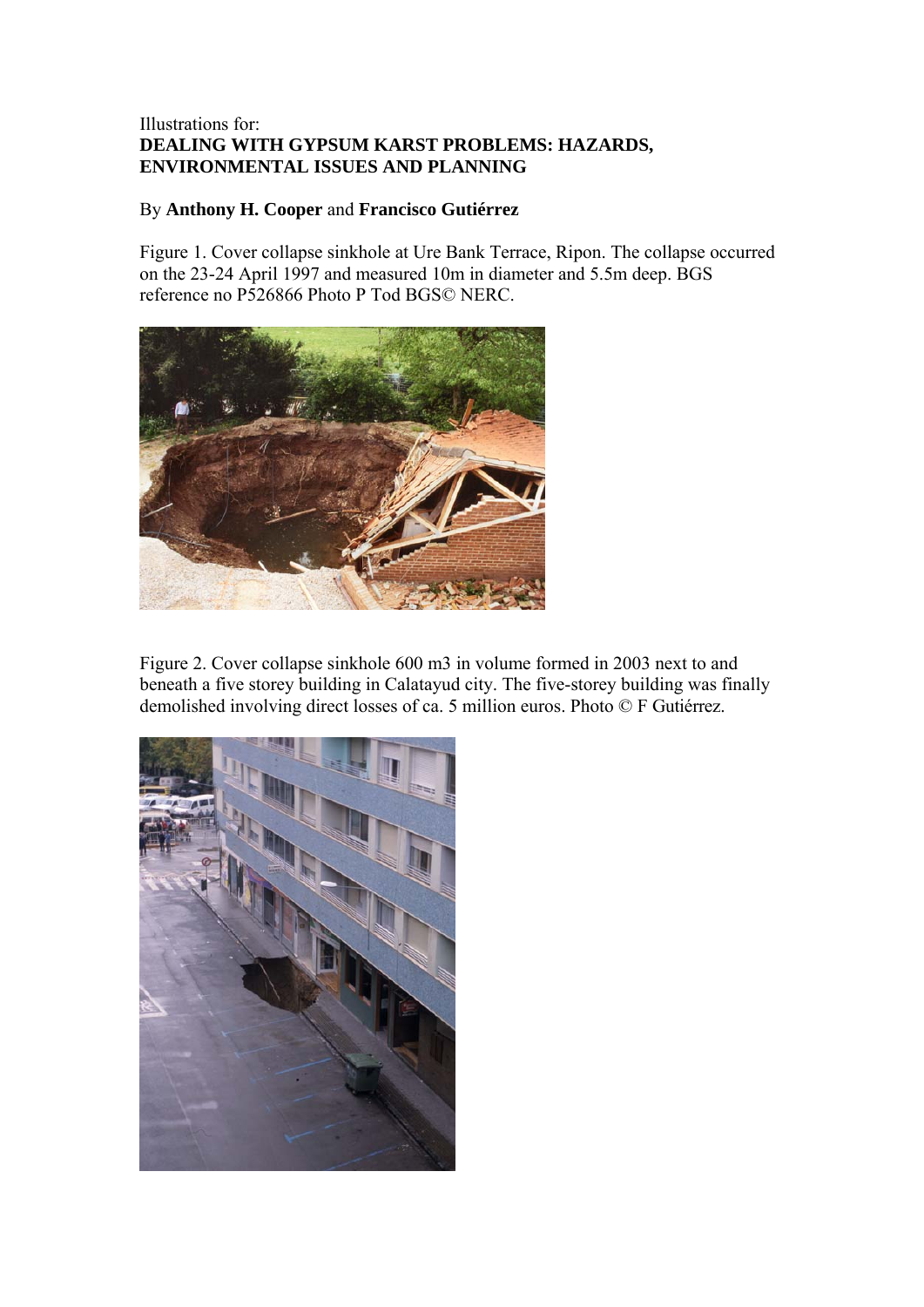Figure 3. Damage to a historic building in Calatayud city. Photo A H Cooper BGS © NERC.



Figure 4. Cross sections through the Permian sequence and gypsum karst in the Ripon area of North Yorkshire, UK, based on boreholes and geomorphological mapping. Section A shows the easterly dipping strata intersected by the valley fill of the River Ure. Water flows from both the west and east pass through the gypsum causing dissolution and sulfate rich springs along the River Ure. Section B shows the size and character of the subsidence features in the eastern area.

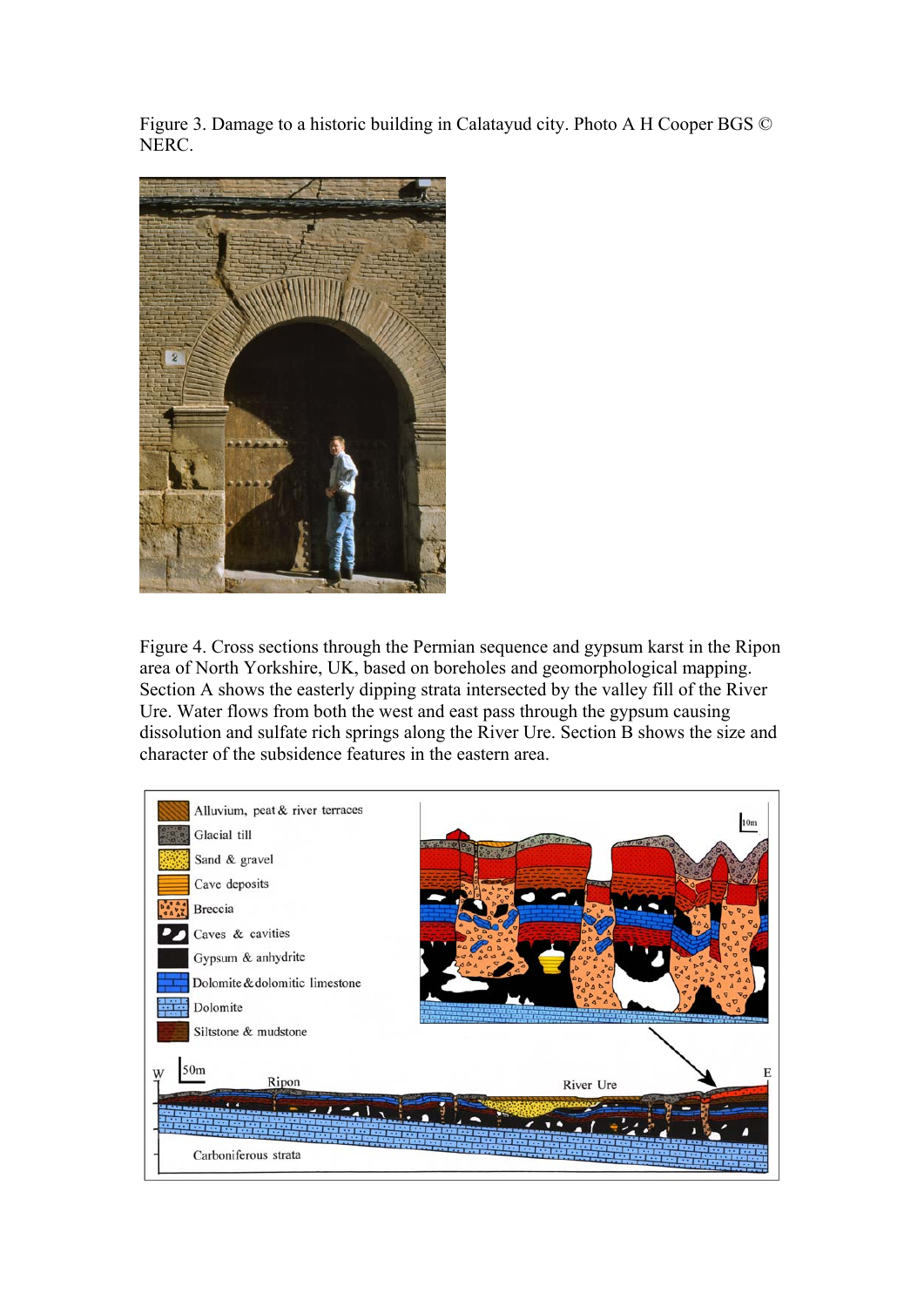Figure 5. Gypsum dissolution planning areas in Ripon, North Yorkshire, England. The yellow area is zone C where special planning constraints are in force. The red areas are subsidence features including sinkholes with the dates of their collapse shown where known.

Reproduced from Cooper, A.H., 1998. Subsidence hazards caused by the dissolution of Permian gypsum in England: geology, investigation and remediation. In: Maund, J.G., Eddleston, M. (Eds.), Geohazards in Engineering Geology. Engineering Special Publications, 15. Geological Society, London, pp. 265–275, and with additions from Thompson, A., Hine, P., Peach, D., Frost, L., Brook, D., 1998. Subsidence hazard assessment as a basis for planning guidance in Ripon. In: Maund, J.G., Eddleston, M. (Eds.), Geohazards in Engineering Geology. Engineering Special Publications, 15. Geological Society, London, pp. 415–426, with permission from Geological Society.

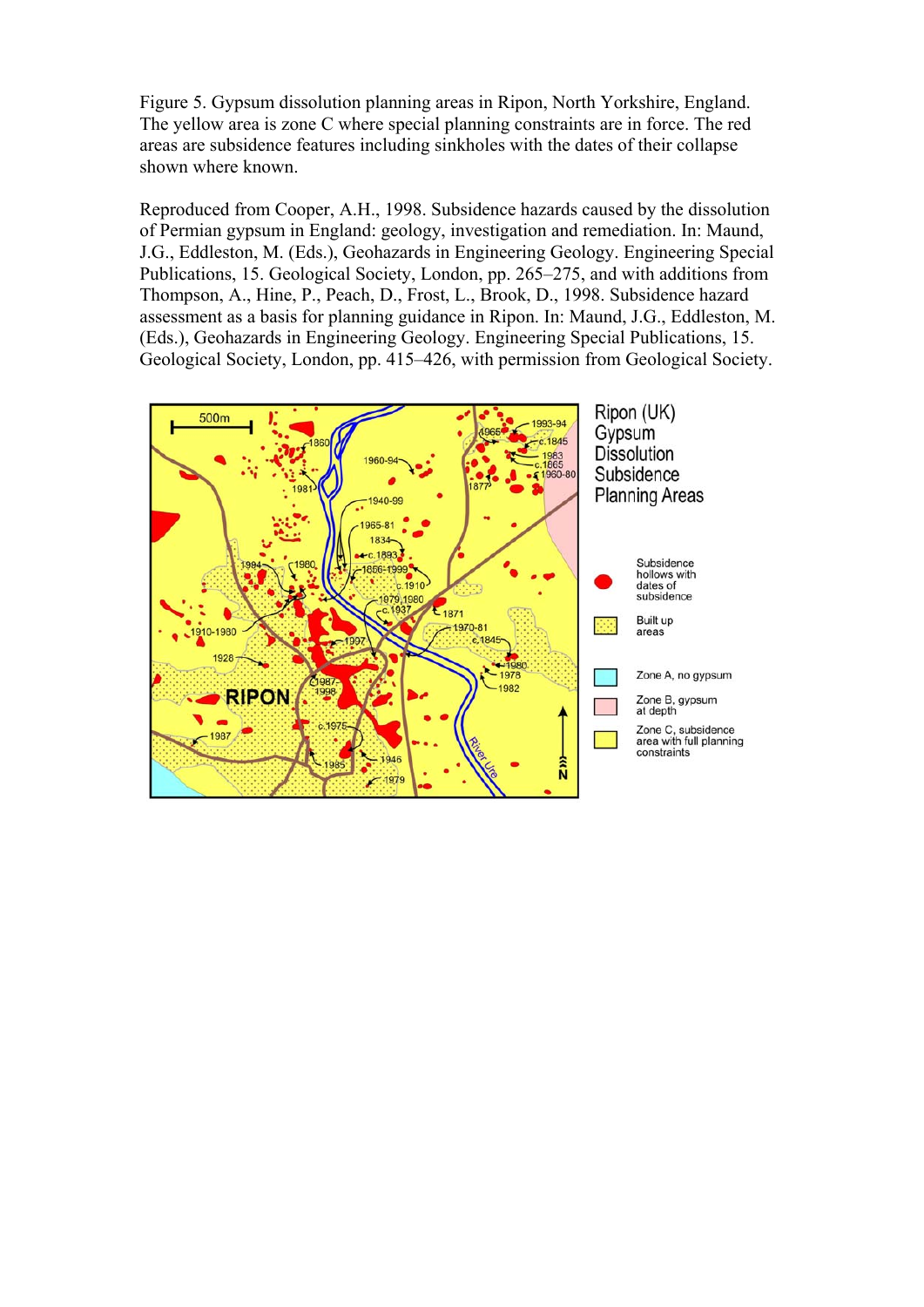Figure 6. Sinkholes developed by dissolution of Devonian gypsum near Birzai, Lithuania. The area is within the agricultural control zone where, based on the density of sinkholes, the amount of fertilizer use is limited to protect the groundwater. Photo A H Cooper BGS© NERC.